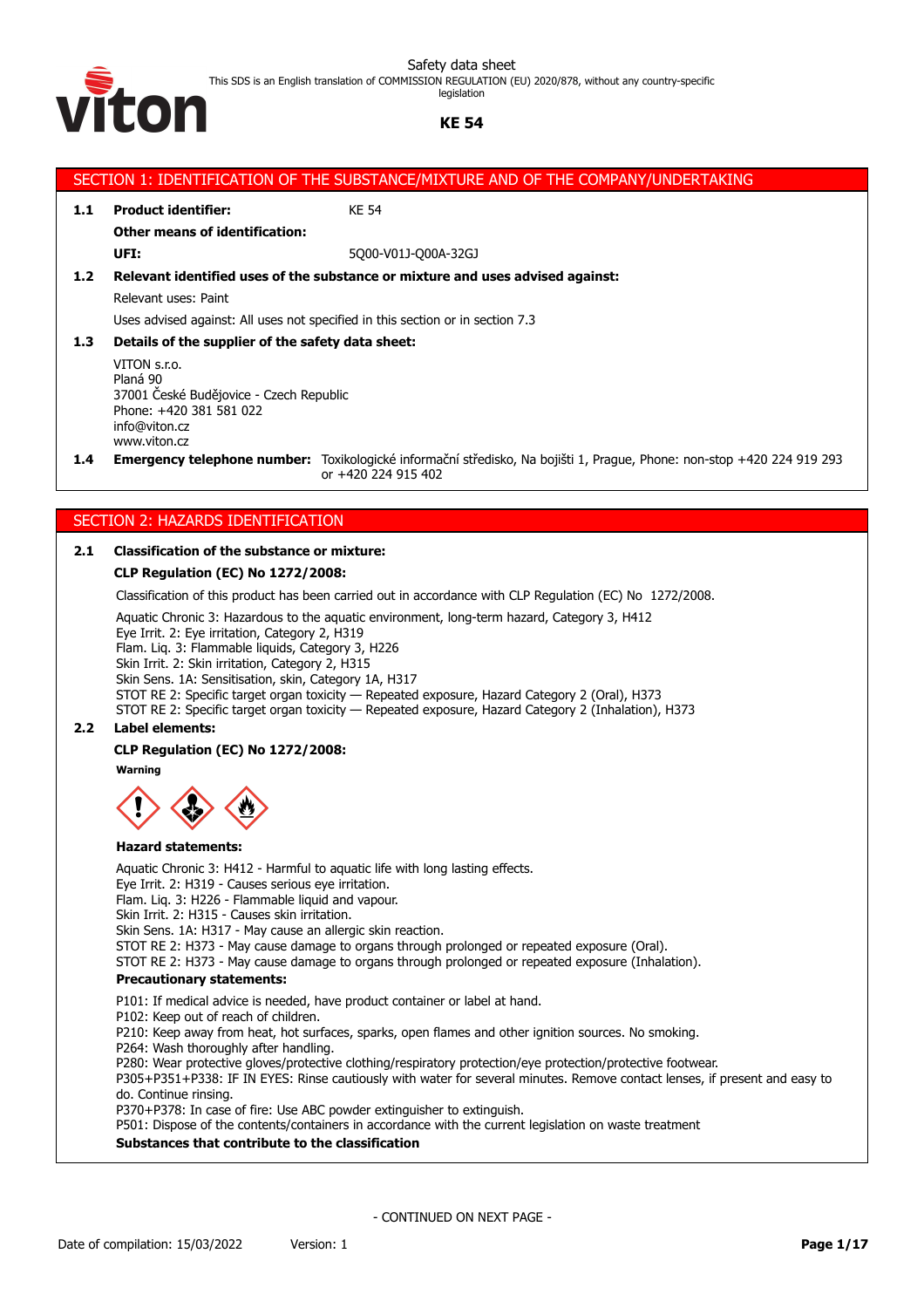This SDS is an English translation of COMMISSION REGULATION (EU) 2020/878, without any country-specific legislation



**KE 54**

# SECTION 2: HAZARDS IDENTIFICATION (continued)

Xylene (CAS: 1330-20-7); Hydrocarbons, C9-C12, n-alkanes, isoalkanes, cyclics, aromatics (2-25%) (CAS: 64742-82-1); Cobalt bis(2-ethylhexanoate) (CAS: 136-52-7) **UFI:** 5Q00-V01J-Q00A-32GJ

#### **2.3 Other hazards:**

Product fails to meet PBT/vPvB criteria Endocrine-disrupting properties: The product fails to meet the criteria.

# SECTION 3: COMPOSITION/INFORMATION ON INGREDIENTS

# **3.1 Substance:**

Non-applicable

#### **3.2 Mixture:**

**Chemical description:** Mixture of substances

## **Components:**

In accordance with Annex II of Regulation (EC) No 1907/2006 (point 3), the product contains:

|                                                                          | Identification                                                              |                                            | Chemical name/Classification                                                                                                                                                      |                                             | Concentration |
|--------------------------------------------------------------------------|-----------------------------------------------------------------------------|--------------------------------------------|-----------------------------------------------------------------------------------------------------------------------------------------------------------------------------------|---------------------------------------------|---------------|
| CAS:                                                                     | 1330-20-7<br>215-535-7                                                      | $X$ ylene $\square$ <sup>1</sup> $\square$ |                                                                                                                                                                                   | Self-classified                             |               |
| EC:<br>601-022-00-9<br>Index:<br>REACH: 01-2119488216-32-<br><b>XXXX</b> |                                                                             | Regulation 1272/2008                       | Acute Tox. 4: H312+H332; Aquatic Chronic 3: H412; Asp. Tox. 1: H304; Eye Irrit.<br>2: H319; Flam. Liq. 3: H226; Skin Irrit. 2: H315; STOT RE 2: H373; STOT SE 3:<br>H335 - Danger | ◇◇                                          | $10 - 25%$    |
| CAS:                                                                     | 64742-82-1                                                                  |                                            | Hydrocarbons, C9-C12, n-alkanes, isoalkanes, cyclics, aromatics (2-25%)□ <sup>1</sup> □                                                                                           | Self-classified                             |               |
| EC:<br>Index:                                                            | 919-446-0<br>Non-applicable<br>REACH: 01-2119458049-33-<br><b>XXXX</b>      | Regulation 1272/2008                       | Aquatic Chronic 2: H411; Asp. Tox. 1: H304; Flam. Lig. 3: H226; STOT RE 1:<br>H372; STOT SE 3: H336; EUH066 - Danger                                                              |                                             | $3 - 10%$     |
| CAS:                                                                     | 64742-48-9                                                                  |                                            | Hydrocarbons, C9-C11,n-alkanes, iso-alkanes, cyclics, <2% aromatics $\square^1\square$                                                                                            | Self-classified                             |               |
| EC:<br>Index:                                                            | 919-857-5<br>Non-applicable<br>REACH: 01-2119463258-33-<br><b>XXXX</b>      | Regulation 1272/2008                       | Asp. Tox. 1: H304; Flam. Lig. 3: H226; STOT SE 3: H336; EUH066 - Danger                                                                                                           | ◇◇                                          | 3 - <10 %     |
| CAS:                                                                     | 22464-99-9<br>245-018-1                                                     |                                            | 2-ethylhexanoic acid, zirconium salt□ <sup>1</sup> □                                                                                                                              | Self-classified                             |               |
| EC:<br>Index:                                                            | Non-applicable<br>REACH: 01-2119979088-21-<br><b>XXXX</b>                   | Regulation 1272/2008                       | Repr. 2: H361d - Warning                                                                                                                                                          | ≪                                           | $0.1 - 1.96$  |
| CAS:                                                                     | $100 - 41 - 4$<br>202-849-4                                                 | Ethylbenzene□2□                            |                                                                                                                                                                                   | ATP ATP06                                   |               |
| EC:<br>Index:                                                            | 601-023-00-4<br>REACH: 01-2119489370-35-<br><b>XXXX</b>                     | Regulation 1272/2008                       | Acute Tox. 4: H332; Asp. Tox. 1: H304; Flam. Lig. 2: H225; STOT RE 2: H373 -<br>Danger                                                                                            | ◇◇                                          | $0.1 - 1\%$   |
| CAS:                                                                     | 111-76-2                                                                    | 2-butoxyethanol□ <sup>2</sup> □            |                                                                                                                                                                                   | ATP ATP15                                   |               |
| EC:                                                                      | 203-905-0<br>Index: 603-014-00-0<br>REACH: 01-2119475108-36-<br><b>XXXX</b> | Regulation 1272/2008                       | Acute Tox. 4: H302+H332; Eye Irrit. 2: H319; Skin Irrit. 2: H315 - Warning                                                                                                        | K)                                          | $0.1 - 1\%$   |
| CAS:                                                                     | 136-52-7<br>205-250-6                                                       | Cobalt bis(2-ethylhexanoate)□1□            |                                                                                                                                                                                   | Self-classified                             |               |
| EC:<br>Index:                                                            | Non-applicable<br>REACH: 01-2119524678-29-<br><b>XXXX</b>                   | Regulation 1272/2008                       | Aquatic Acute 1: H400; Aquatic Chronic 3: H412; Eye Irrit. 2: H319; Repr. 1B:<br>H360; Skin Sens. 1A: H317 - Danger                                                               | ◇<br>$\left\langle \mathbb{B}\right\rangle$ | $0.1 - 1\%$   |
| CAS:                                                                     | 108-65-6                                                                    | 2-methoxy-1-methylethyl acetate□2□         |                                                                                                                                                                                   | Self-classified                             |               |
| EC:<br>Index:                                                            | 203-603-9<br>607-195-00-7<br>REACH: 01-2119475791-29-<br><b>XXXX</b>        | Regulation 1272/2008                       | Flam. Lig. 3: H226; STOT SE 3: H336 - Warning                                                                                                                                     | 〈!〉                                         | $0.1 - 1\%$   |
| CAS:                                                                     | 123-86-4                                                                    | N-butyl acetate□2□                         |                                                                                                                                                                                   | ATP CLP00                                   |               |
| EC:<br>Index:                                                            | 204-658-1<br>607-025-00-1<br>REACH: 01-2119485493-29-<br><b>XXXX</b>        | Regulation 1272/2008                       | Flam. Liq. 3: H226; STOT SE 3: H336; EUH066 - Warning                                                                                                                             | <0<br>O)                                    | $0.1 - 1\%$   |

□<sup>2</sup>□ Substance with a Union workplace exposure limit

To obtain more information on the hazards of the substances consult sections 11, 12 and 16.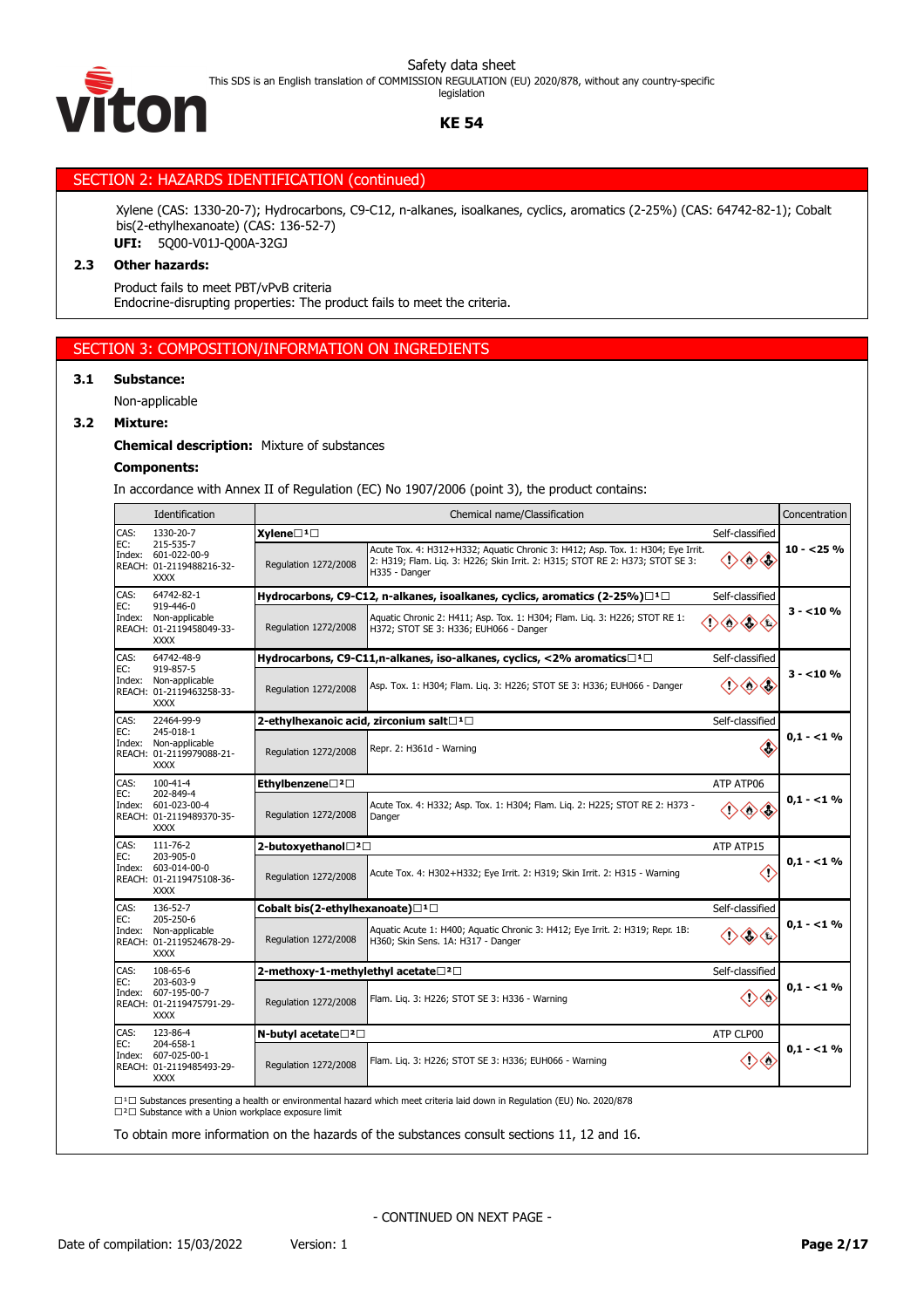

#### legislation

# **KE 54**

# SECTION 4: FIRST AID MEASURES

#### **4.1 Description of first aid measures:**

The symptoms resulting from intoxication can appear after exposure, therefore, in case of doubt, seek medical attention for direct exposure to the chemical product or persistent discomfort, showing the SDS of this product.

#### **By inhalation:**

Remove the person affected from the area of exposure, provide with fresh air and keep at rest. In serious cases such as cardiorespiratory failure, artificial resuscitation techniques will be necessary (mouth to mouth resuscitation, cardiac massage, oxygen supply, etc.) requiring immediate medical assistance.

#### **By skin contact:**

Remove contaminated clothing and footwear, rinse skin or shower the person affected if appropriate with plenty of cold water and neutral soap. In serious cases see a doctor. If the product causes burns or freezing, clothing should not be removed as this could worsen the injury caused if it is stuck to the skin. If blisters form on the skin, these should never be burst as this will increase the risk of infection.

#### **By eye contact:**

Rinse eyes thoroughly with water for at least 15 minutes. If the injured person uses contact lenses, these should be removed unless they are stuck to the eyes, in which case removal could cause further damage. In all cases, after cleaning, a doctor should be consulted as quickly as possible with the SDS for the product.

#### **By ingestion/aspiration:**

Do not induce vomiting, but if it does happen keep the head down to avoid aspiration. Keep the person affected at rest. Rinse out the mouth and throat, as they may have been affected during ingestion.

#### **4.2 Most important symptoms and effects, both acute and delayed:**

Acute and delayed effects are indicated in sections 2 and 11.

#### **4.3 Indication of any immediate medical attention and special treatment needed:**

Non-applicable

#### SECTION 5: FIREFIGHTING MEASURES

#### **5.1 Extinguishing media:**

#### **Suitable extinguishing media:**

If possible use polyvalent powder fire extinguishers (ABC powder), alternatively use foam or carbon dioxide extinguishers (CO⁽).

#### **Unsuitable extinguishing media:**

IT IS RECOMMENDED NOT to use full jet water as an extinguishing agent.

## **5.2 Special hazards arising from the substance or mixture:**

As a result of combustion or thermal decomposition reactive sub-products are created that can become highly toxic and, consequently, can present a serious health risk.

#### **5.3 Advice for firefighters:**

Depending on the magnitude of the fire it may be necessary to use full protective clothing and self-contained breathing apparatus (SCBA). Minimum emergency facilities and equipment should be available (fire blankets, portable first aid kit,...) in accordance with Directive 89/654/EC.

#### **Additional provisions:**

Act in accordance with the Internal Emergency Plan and the Information Sheets on actions to take after an accident or other emergencies. Eliminate all sources of ignition. In case of fire, cool the storage containers and tanks for products susceptible to combustion, explosion or BLEVE as a result of high temperatures. Avoid spillage of the products used to extinguish the fire into an aqueous medium.

#### SECTION 6: ACCIDENTAL RELEASE MEASURES

#### **6.1 Personal precautions, protective equipment and emergency procedures:**

#### **For non-emergency personnel:**

Isolate leaks provided that there is no additional risk for the people performing this task. Evacuate the area and keep out those without protection. Personal protection equipment must be used against potential contact with the spilt product (See section 8). Above all prevent the formation of any vapour-air flammable mixtures, through either ventilation or the use of an inert medium. Destroy any source of ignition. Eliminate electrostatic charges by interconnecting all the conductive surfaces on which static electricity could form, and also ensuring that all surfaces are connected to the ground.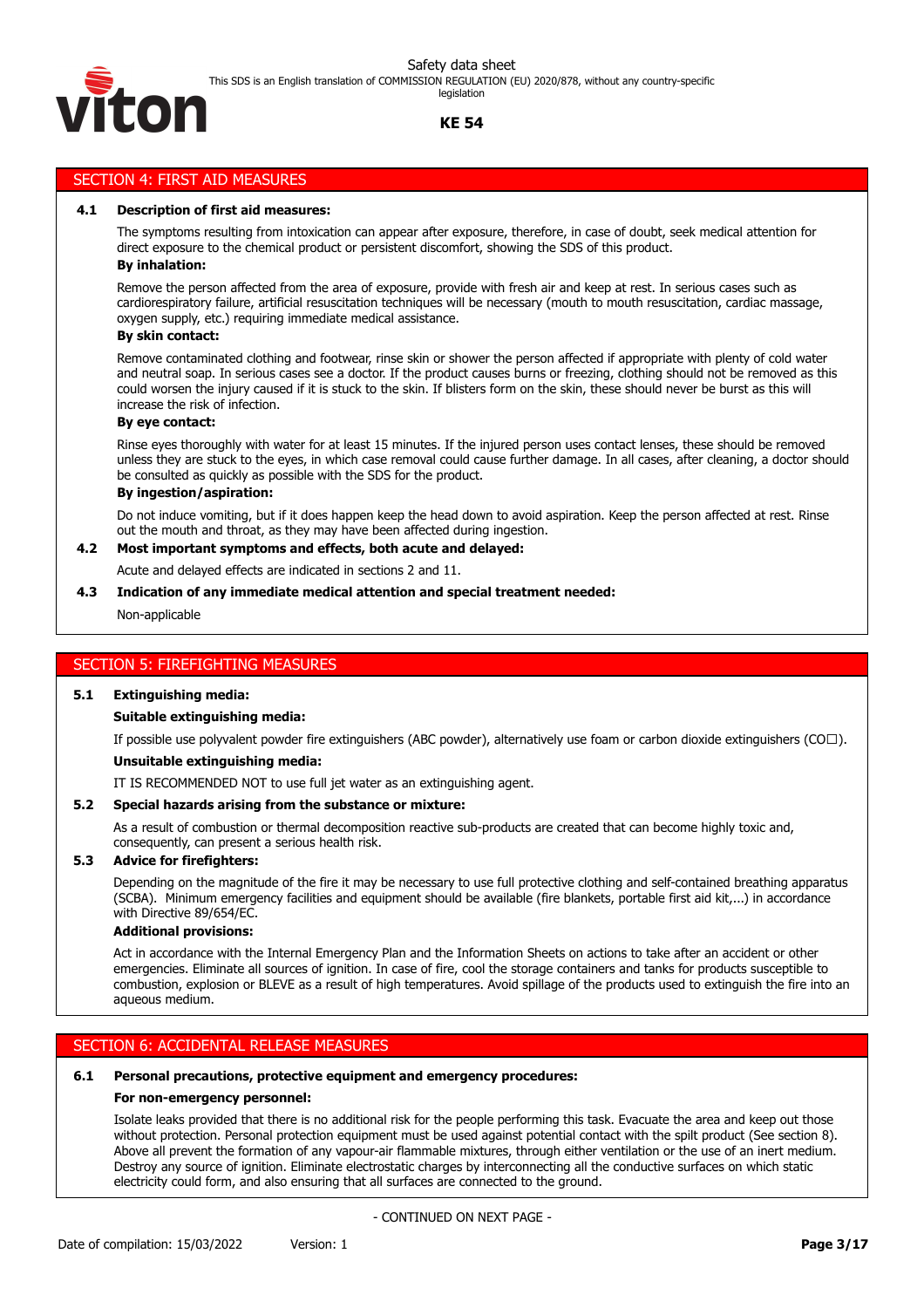This SDS is an English translation of COMMISSION REGULATION (EU) 2020/878, without any country-specific legislation

TO F

# **KE 54**

# SECTION 6: ACCIDENTAL RELEASE MEASURES (continued)

#### **For emergency responders:**

See section 8.

#### **6.2 Environmental precautions:**

Avoid at all cost any type of spillage into an aqueous medium. Contain the product absorbed appropriately in hermetically sealed containers. Notify the relevant authority in case of exposure to the general public or the environment.

#### **6.3 Methods and material for containment and cleaning up:**

It is recommended:

Absorb the spillage using sand or inert absorbent and move it to a safe place. Do not absorb in sawdust or other combustible absorbents. For any concern related to disposal consult section 13.

#### **6.4 Reference to other sections:**

See sections 8 and 13.

# SECTION 7: HANDLING AND STORAGE

#### **7.1 Precautions for safe handling:**

A.- Precautions for safe manipulation

Comply with the current legislation concerning the prevention of industrial risks. Keep containers hermetically sealed. Control spills and residues, destroying them with safe methods (section 6). Avoid leakages from the container. Maintain order and cleanliness where dangerous products are used.

B.- Technical recommendations for the prevention of fires and explosions

Transfer in well ventilated areas, preferably through localized extraction. Fully control sources of ignition (mobile phones, sparks,…) and ventilate during cleaning operations. Avoid the existence of dangerous atmospheres inside containers, applying inertization systems where possible. Transfer at a slow speed to avoid the creation of electrostatic charges. Against the possibility of electrostatic charges: ensure a perfect equipotential connection, always use groundings, do not wear work clothes made of acrylic fibres, preferably wearing cotton clothing and conductive footwear. Comply with the essential security requirements for equipment and systems defined in Directive 2014/34/EC (ATEX 100) and with the minimum requirements for protecting the security and health of workers under the selection criteria of Directive 1999/92/EC (ATEX 137). Consult section 10 for conditions and materials that should be avoided.

C.- Technical recommendations to prevent ergonomic and toxicological risks

Do not eat or drink during the process, washing hands afterwards with suitable cleaning products.

D.- Technical recommendations to prevent environmental risks

Due to the danger of this product for the environment it is recommended to use it within an area containing contamination control barriers in case of spillage, as well as having absorbent material in close proximity.

## **7.2 Conditions for safe storage, including any incompatibilities:**

A.- Technical measures for storage

Minimum Temp.: 5 °C Maximum Temp.: 25 °C Maximum time: 24 Months

B.- General conditions for storage

Avoid sources of heat, radiation, static electricity and contact with food. For additional information see subsection 10.5

#### **7.3 Specific end use(s):**

Except for the instructions already specified it is not necessary to provide any special recommendation regarding the uses of this product.

# SECTION 8: EXPOSURE CONTROLS/PERSONAL PROTECTION

# **8.1 Control parameters:**

Substances whose occupational exposure limits have to be monitored in the workplace (European OEL, not country-specific legislation):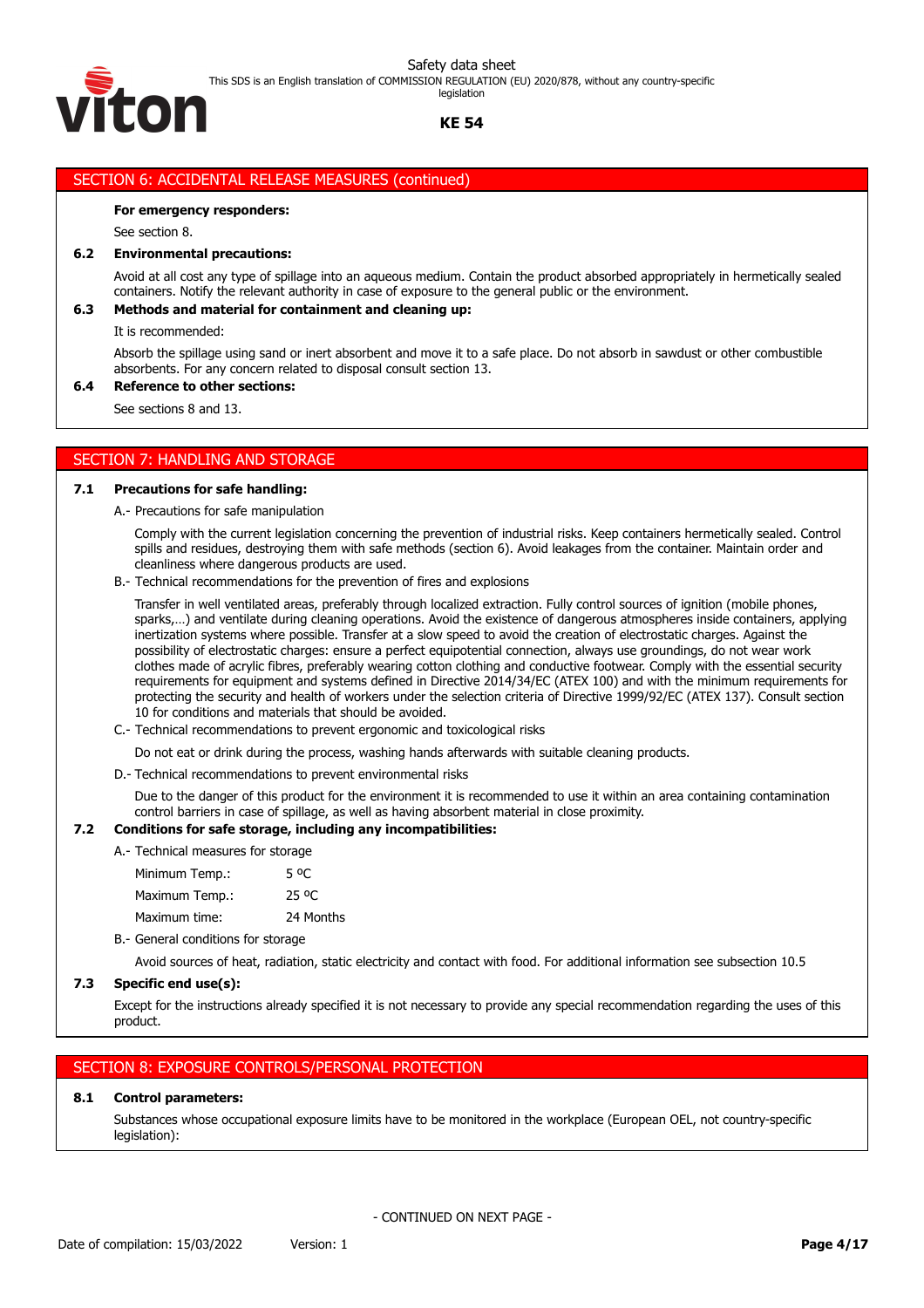

# **KE 54**

# SECTION 8: EXPOSURE CONTROLS/PERSONAL PROTECTION (continued)

Directive (EU) 2000/39, Directive 2004/37/EC,Directive (EU) 2006/15, Directive (EU) 2009/161, Directive (EU) 2017/164, Directive (EU) 2019/1831:

| Identification                       |                     | Occupational exposure limits |                         |
|--------------------------------------|---------------------|------------------------------|-------------------------|
| Xylene                               | IOELV (8h)          | 50 ppm                       | $221 \,\mathrm{mg/m^3}$ |
| CAS: 1330-20-7<br>EC: 215-535-7      | <b>IOELV (STEL)</b> | $100$ ppm                    | 442 mg/m <sup>3</sup>   |
| N-butyl acetate                      | IOELV (8h)          | 50 ppm                       | $241 \text{ mg/m}^3$    |
| CAS: 123-86-4<br>EC: 204-658-1       | <b>IOELV (STEL)</b> | 150 ppm                      | 723 mg/m <sup>3</sup>   |
| Ethylbenzene                         | IOELV (8h)          | $100$ ppm                    | 442 mg/m <sup>3</sup>   |
| EC: 202-849-4<br>CAS: 100-41-4       | <b>IOELV (STEL)</b> | $200$ ppm                    | 884 mg/m <sup>3</sup>   |
| 2-methoxy-1-methylethyl acetate      | IOELV (8h)          | 50 ppm                       | $275 \text{ mg/m}^3$    |
| CAS: 108-65-6<br>EC: $203 - 603 - 9$ | <b>IOELV (STEL)</b> | $100$ ppm                    | 550 mg/m $3$            |
| 2-butoxyethanol                      | IOELV (8h)          | 20 ppm                       | 98 mg/m $3$             |
| CAS: 111-76-2<br>EC: 203-905-0       | <b>IOELV (STEL)</b> | 50 ppm                       | 246 mg/m <sup>3</sup>   |

# **DNEL (Workers):**

|                                                                            |            |                         | Short exposure        | Long exposure           |                            |
|----------------------------------------------------------------------------|------------|-------------------------|-----------------------|-------------------------|----------------------------|
| Identification                                                             |            | Systemic                | Local                 | Systemic                | Local                      |
| Xylene                                                                     | Oral       | Non-applicable          | Non-applicable        | Non-applicable          | Non-applicable             |
| CAS: 1330-20-7                                                             | Dermal     | Non-applicable          | Non-applicable        | 212 mg/kg               | Non-applicable             |
| EC: 215-535-7                                                              | Inhalation | 442 mg/m <sup>3</sup>   | 442 mg/m <sup>3</sup> | 221 mg/m $3$            | $221$ mg/m <sup>3</sup>    |
| Hydrocarbons, C9-C12, n-alkanes, isoalkanes, cyclics,<br>aromatics (2-25%) | Oral       | Non-applicable          | Non-applicable        | Non-applicable          | Non-applicable             |
| CAS: 64742-82-1                                                            | Dermal     | Non-applicable          | Non-applicable        | 21 mg/kg                | Non-applicable             |
| EC: 919-446-0                                                              | Inhalation | 570 mg/m $3$            | Non-applicable        | 330 mg/m $3$            | Non-applicable             |
| 2-ethylhexanoic acid, zirconium salt                                       | Oral       | Non-applicable          | Non-applicable        | Non-applicable          | Non-applicable             |
| CAS: 22464-99-9                                                            | Dermal     | Non-applicable          | Non-applicable        | 6,49 mg/kg              | Non-applicable             |
| EC: 245-018-1                                                              | Inhalation | Non-applicable          | Non-applicable        | 32,97 mg/m <sup>3</sup> | Non-applicable             |
| Ethylbenzene                                                               | Oral       | Non-applicable          | Non-applicable        | Non-applicable          | Non-applicable             |
| CAS: 100-41-4                                                              | Dermal     | Non-applicable          | Non-applicable        | 180 mg/kg               | Non-applicable             |
| EC: 202-849-4                                                              | Inhalation | Non-applicable          | 293 mg/m $3$          | 77 mg/m <sup>3</sup>    | Non-applicable             |
| 2-butoxyethanol                                                            | Oral       | Non-applicable          | Non-applicable        | Non-applicable          | Non-applicable             |
| CAS: 111-76-2                                                              | Dermal     | 89 mg/kg                | Non-applicable        | $125$ mg/kg             | Non-applicable             |
| EC: 203-905-0                                                              | Inhalation | 1091 mg/m <sup>3</sup>  | 246 mg/m <sup>3</sup> | 98 mg/m $3$             | Non-applicable             |
| Cobalt bis(2-ethylhexanoate)                                               | Oral       | Non-applicable          | Non-applicable        | Non-applicable          | Non-applicable             |
| CAS: 136-52-7                                                              | Dermal     | Non-applicable          | Non-applicable        | Non-applicable          | Non-applicable             |
| EC: 205-250-6                                                              | Inhalation | Non-applicable          | Non-applicable        | Non-applicable          | $0,2351$ mg/m <sup>3</sup> |
| 2-methoxy-1-methylethyl acetate                                            | Oral       | Non-applicable          | Non-applicable        | Non-applicable          | Non-applicable             |
| CAS: 108-65-6                                                              | Dermal     | Non-applicable          | Non-applicable        | 796 mg/kg               | Non-applicable             |
| EC: 203-603-9                                                              | Inhalation | Non-applicable          | 550 mg/m $3$          | $275$ mg/m <sup>3</sup> | Non-applicable             |
| N-butyl acetate                                                            | Oral       | Non-applicable          | Non-applicable        | Non-applicable          | Non-applicable             |
| CAS: 123-86-4                                                              | Dermal     | 11 mg/kg                | Non-applicable        | 11 mg/kg                | Non-applicable             |
| EC: 204-658-1                                                              | Inhalation | $600$ mg/m <sup>3</sup> | $600 \text{ ma/m}^3$  | 300 mg/m $3$            | $300 \text{ ma/m}^3$       |

## **DNEL (General population):**

|                                                                            |            |                         | Short exposure          |                          | Long exposure            |
|----------------------------------------------------------------------------|------------|-------------------------|-------------------------|--------------------------|--------------------------|
| <b>Identification</b>                                                      |            | Systemic                | Local                   | Systemic                 | Local                    |
| Xylene                                                                     | Oral       | Non-applicable          | Non-applicable          | $12,5 \text{ mg/kg}$     | Non-applicable           |
| CAS: 1330-20-7                                                             | Dermal     | Non-applicable          | Non-applicable          | $125 \text{ mg/kg}$      | Non-applicable           |
| EC: 215-535-7                                                              | Inhalation | $260$ mg/m <sup>3</sup> | $260$ mg/m <sup>3</sup> | 65,3 mg/m <sup>3</sup>   | $65,3$ mg/m <sup>3</sup> |
| Hydrocarbons, C9-C12, n-alkanes, isoalkanes, cyclics,<br>aromatics (2-25%) | Oral       | Non-applicable          | Non-applicable          | $21 \text{ mg/kg}$       | Non-applicable           |
| CAS: 64742-82-1                                                            | Dermal     | Non-applicable          | Non-applicable          | 12 mg/kg                 | Non-applicable           |
| EC: 919-446-0                                                              | Inhalation | 570 mg/m <sup>3</sup>   | Non-applicable          | $71 \text{ mg/m}^3$      | Non-applicable           |
| 2-ethylhexanoic acid, zirconium salt                                       | Oral       | Non-applicable          | Non-applicable          | 4,51 mg/kg               | Non-applicable           |
| CAS: 22464-99-9                                                            | Dermal     | Non-applicable          | Non-applicable          | $3,25$ mg/kg             | Non-applicable           |
| EC: 245-018-1                                                              | Inhalation | Non-applicable          | Non-applicable          | $8,13$ mg/m <sup>3</sup> | Non-applicable           |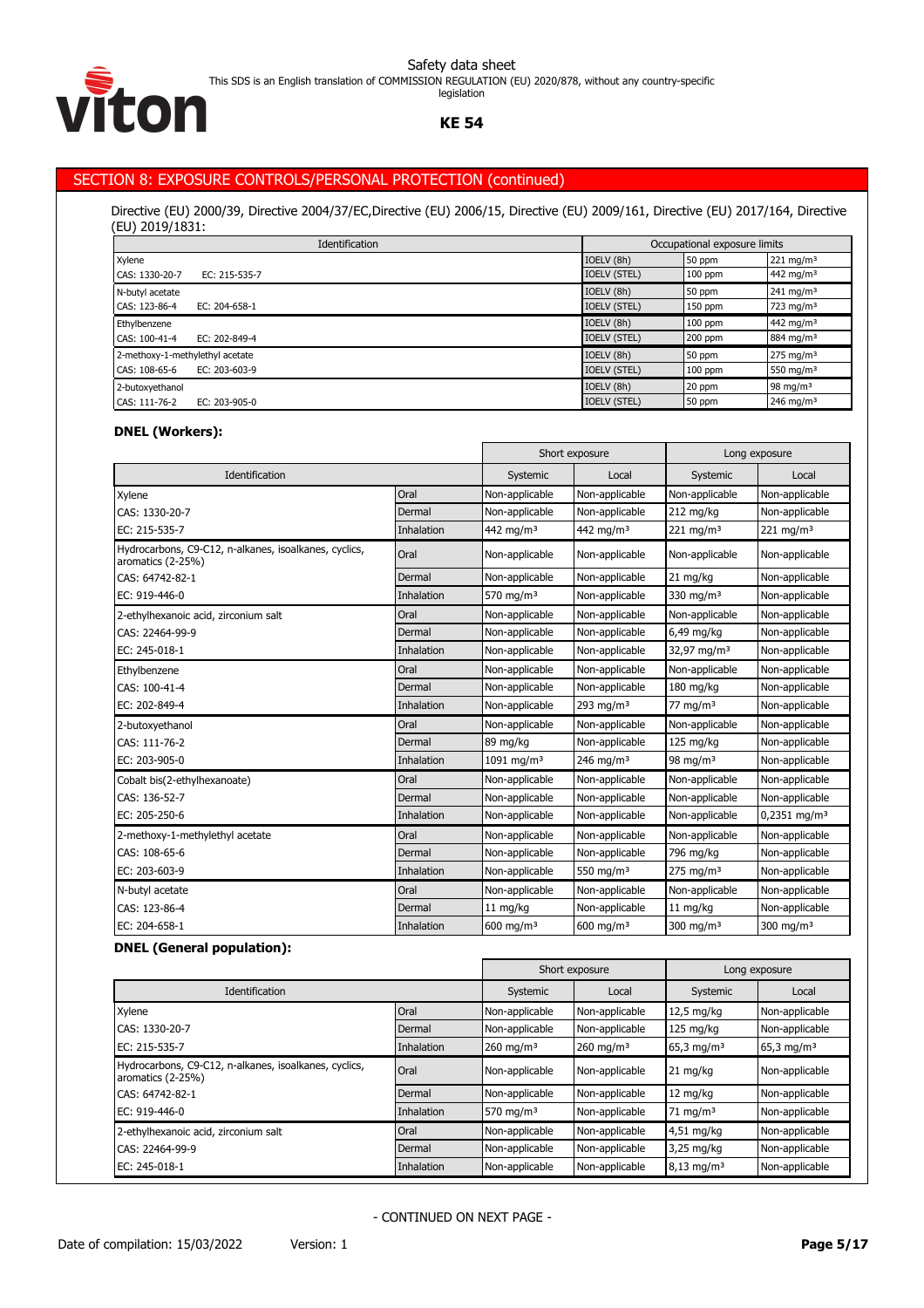

legislation

### **KE 54**

# SECTION 8: EXPOSURE CONTROLS/PERSONAL PROTECTION (continued)

|                                 |              |                       | Short exposure          |                                       | Long exposure             |
|---------------------------------|--------------|-----------------------|-------------------------|---------------------------------------|---------------------------|
| Identification                  |              | Systemic              | Local                   | Systemic                              | Local                     |
| Ethylbenzene                    | Oral         | Non-applicable        | Non-applicable          | $1,6$ mg/kg                           | Non-applicable            |
| CAS: 100-41-4                   | Dermal       | Non-applicable        | Non-applicable          | Non-applicable                        | Non-applicable            |
| EC: 202-849-4                   | Inhalation   | Non-applicable        | Non-applicable          | $15 \text{ mg/m}^3$                   | Non-applicable            |
| 2-butoxyethanol                 | Oral         | Non-applicable        | Non-applicable          | $6,3$ mg/kg                           | Non-applicable            |
| CAS: 111-76-2                   | Dermal       | 89 mg/kg              | Non-applicable          | 75 mg/kg                              | Non-applicable            |
| EC: 203-905-0                   | Inhalation   | 426 mg/m <sup>3</sup> | 147 mg/m $3$            | 59 mg/m $3$                           | Non-applicable            |
| Cobalt bis(2-ethylhexanoate)    | Oral         | Non-applicable        | Non-applicable          | $0,175$ mg/kg                         | Non-applicable            |
| CAS: 136-52-7                   | Dermal       | Non-applicable        | Non-applicable          | Non-applicable                        | Non-applicable            |
| EC: 205-250-6                   | Inhalation   | Non-applicable        | Non-applicable          | Non-applicable                        | $0,037$ mg/m <sup>3</sup> |
| 2-methoxy-1-methylethyl acetate | Oral         | Non-applicable        | Non-applicable          | 36 mg/kg                              | Non-applicable            |
| CAS: 108-65-6                   | Dermal       | Non-applicable        | Non-applicable          | 320 mg/kg                             | Non-applicable            |
| EC: 203-603-9                   | Inhalation   | Non-applicable        | Non-applicable          | 33 mg/m $3$                           | 33 mg/m $3$               |
| N-butyl acetate                 | Oral         | 2 mg/kg               | Non-applicable          | 2 mg/kg                               | Non-applicable            |
| CAS: 123-86-4                   | Dermal       | 6 mg/kg               | Non-applicable          | 6 mg/kg                               | Non-applicable            |
| EC: 204-658-1                   | Inhalation   | 300 mg/m $3$          | 300 mg/m $3$            | 35,7 mg/m <sup>3</sup>                | 35,7 mg/m <sup>3</sup>    |
| <b>PNEC:</b>                    |              |                       |                         |                                       |                           |
| Identification                  |              |                       |                         |                                       |                           |
| Xylene                          | <b>STP</b>   | 6,58 mg/L             | Fresh water             |                                       | 0,327 mg/L                |
| CAS: 1330-20-7                  | Soil         | 2,31 mg/kg            | Marine water            |                                       | 0,327 mg/L                |
| EC: 215-535-7                   | Intermittent | 0,327 mg/L            | Sediment (Fresh water)  |                                       | 12,46 mg/kg               |
|                                 | Oral         | Non-applicable        | Sediment (Marine water) |                                       | 12,46 mg/kg               |
| Ethylbenzene                    | <b>STP</b>   | $9,6$ mg/L            | Fresh water             |                                       | $0,1$ mg/L                |
| CAS: 100-41-4                   | Soil         | 2,68 mg/kg            | Marine water            |                                       | $0,01$ mg/L               |
| EC: 202-849-4                   | Intermittent | $0,1$ mg/L            | Sediment (Fresh water)  |                                       | 13,7 mg/kg                |
|                                 | Oral         | $0,02$ g/kg           | Sediment (Marine water) |                                       | $1,37$ mg/kg              |
| 2-butoxyethanol                 | <b>STP</b>   | 463 mg/L              | Fresh water             | 8,8 mg/L                              |                           |
| CAS: 111-76-2                   | Soil         | 2,33 mg/kg            | Marine water            |                                       | $0,88$ mg/L               |
| EC: 203-905-0                   | Intermittent | 26,4 mg/L             | Sediment (Fresh water)  |                                       | 34,6 mg/kg                |
|                                 | Oral         | $0,02$ g/kg           |                         | Sediment (Marine water)<br>3,46 mg/kg |                           |
| Cobalt bis(2-ethylhexanoate)    | <b>STP</b>   | $0,37$ mg/L           | Fresh water             |                                       | 0,00062 mg/L              |
| CAS: 136-52-7                   | Soil         | 10,9 mg/kg            | Marine water            |                                       | 0,00236 mg/L              |
| EC: 205-250-6                   | Intermittent | Non-applicable        | Sediment (Fresh water)  |                                       | 53,8 mg/kg                |
|                                 | Oral         | Non-applicable        | Sediment (Marine water) |                                       | 69,8 mg/kg                |
| 2-methoxy-1-methylethyl acetate | <b>STP</b>   | $100$ mg/L            | Fresh water             |                                       | 0,635 mg/L                |
| CAS: 108-65-6                   | Soil         | 0,29 mg/kg            | Marine water            |                                       | 0,064 mg/L                |
| EC: 203-603-9                   | Intermittent | $6,35$ mg/L           | Sediment (Fresh water)  |                                       | 3,29 mg/kg                |
|                                 | Oral         | Non-applicable        | Sediment (Marine water) |                                       | $0,329$ mg/kg             |
| N-butyl acetate                 | <b>STP</b>   | 35,6 mg/L             | Fresh water             |                                       | $0,18$ mg/L               |
| CAS: 123-86-4                   | Soil         | $0,09$ mg/kg          | Marine water            |                                       | 0,018 mg/L                |
| EC: 204-658-1                   | Intermittent | $0,36$ mg/L           | Sediment (Fresh water)  |                                       | 0,981 mg/kg               |
|                                 | Oral         | Non-applicable        | Sediment (Marine water) |                                       | 0,098 mg/kg               |

# **8.2 Exposure controls:**

A.- Individual protection measures, such as personal protective equipment

In accordance with the order of importance to control professional exposure (Directive 98/24/EC) it is recommended to use localized extraction in the work area as a collective protection measure to avoid exceeding the occupational exposure limits. In case of using personal protective equipment it should have CE marking in accordance with Directive 2016/425/EC. For more information on Personal Protective Equipment (storage, use, cleaning, maintenance, class of protection,…) consult the information leaflet provided by the manufacturer. For additional information see subsection 7.1. All information contained herein is a recommendation which needs some specification from the labour risk prevention services

as it is not known whether the company has additional measures at its disposal.

B.- Respiratory protection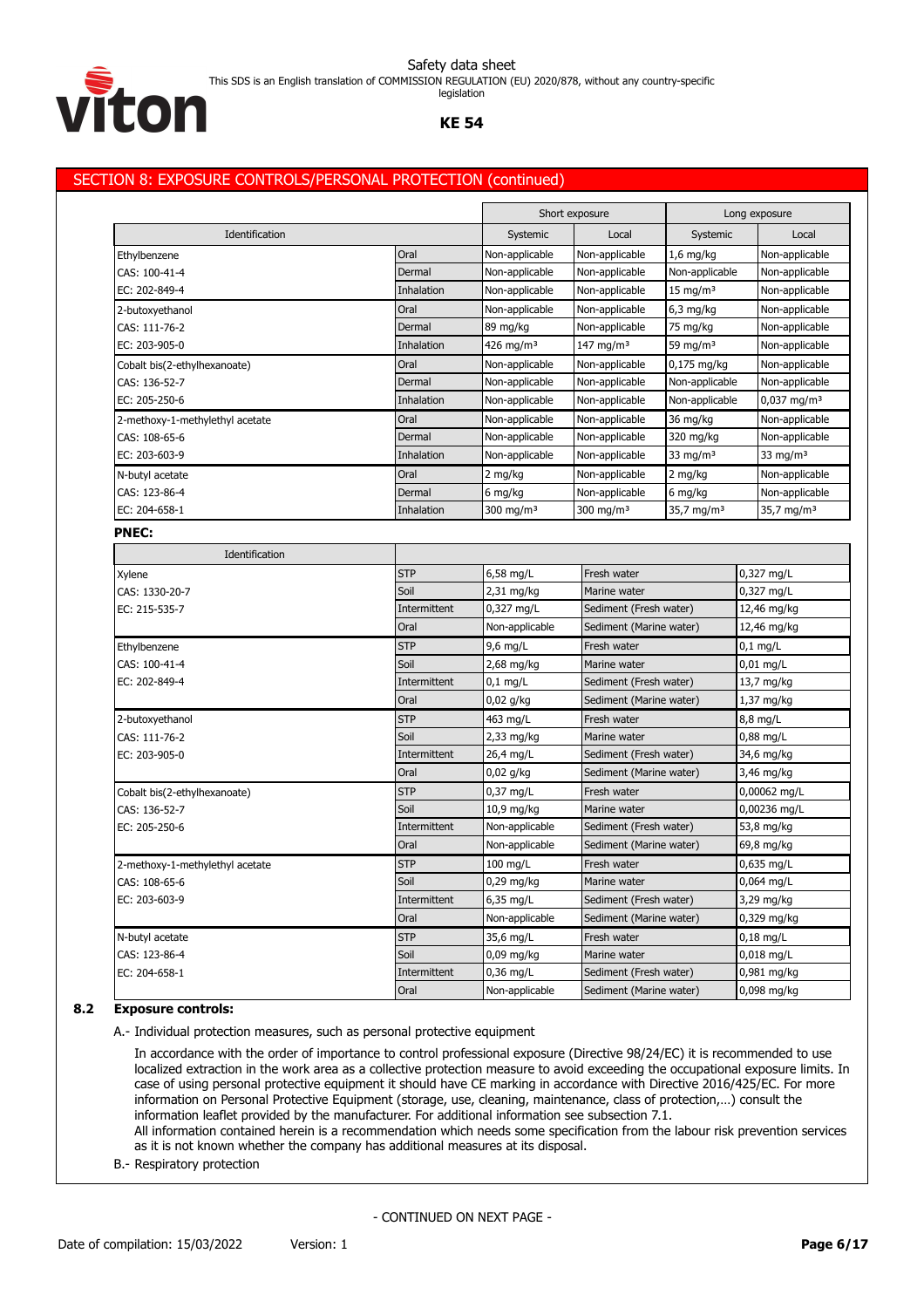

This SDS is an English translation of COMMISSION REGULATION (EU) 2020/878, without any country-specific legislation

# **KE 54**

| Remarks<br>Replace when there is a taste or smell of the<br>contaminant inside the face mask. If the<br>contaminant comes with warnings it is<br>recommended to use isolation equipment.<br>Remarks<br>Replace the gloves at any sign of deterioration.<br>As the product is a mixture of several substances, the resistance of the glove material can not be calculated in advance with<br>Remarks<br>Clean daily and disinfect periodically according to<br>the manufacturer's instructions. Use if there is a<br>risk of splashing.<br>Remarks<br>Limited protection against flames. |
|-----------------------------------------------------------------------------------------------------------------------------------------------------------------------------------------------------------------------------------------------------------------------------------------------------------------------------------------------------------------------------------------------------------------------------------------------------------------------------------------------------------------------------------------------------------------------------------------|
|                                                                                                                                                                                                                                                                                                                                                                                                                                                                                                                                                                                         |
|                                                                                                                                                                                                                                                                                                                                                                                                                                                                                                                                                                                         |
|                                                                                                                                                                                                                                                                                                                                                                                                                                                                                                                                                                                         |
|                                                                                                                                                                                                                                                                                                                                                                                                                                                                                                                                                                                         |
|                                                                                                                                                                                                                                                                                                                                                                                                                                                                                                                                                                                         |
|                                                                                                                                                                                                                                                                                                                                                                                                                                                                                                                                                                                         |
|                                                                                                                                                                                                                                                                                                                                                                                                                                                                                                                                                                                         |
|                                                                                                                                                                                                                                                                                                                                                                                                                                                                                                                                                                                         |
|                                                                                                                                                                                                                                                                                                                                                                                                                                                                                                                                                                                         |
|                                                                                                                                                                                                                                                                                                                                                                                                                                                                                                                                                                                         |
|                                                                                                                                                                                                                                                                                                                                                                                                                                                                                                                                                                                         |
| Replace boots at any sign of deterioration.                                                                                                                                                                                                                                                                                                                                                                                                                                                                                                                                             |
|                                                                                                                                                                                                                                                                                                                                                                                                                                                                                                                                                                                         |
| <b>Standards</b><br>Emergency measure                                                                                                                                                                                                                                                                                                                                                                                                                                                                                                                                                   |
| DIN 12 899<br>ISO 3864-1:2011, ISO 3864-4:2011<br>Eyewash stations                                                                                                                                                                                                                                                                                                                                                                                                                                                                                                                      |
| In accordance with the community legislation for the protection of the environment it is recommended to avoid environmental<br>spillage of both the product and its container. For additional information see subsection 7.1.D                                                                                                                                                                                                                                                                                                                                                          |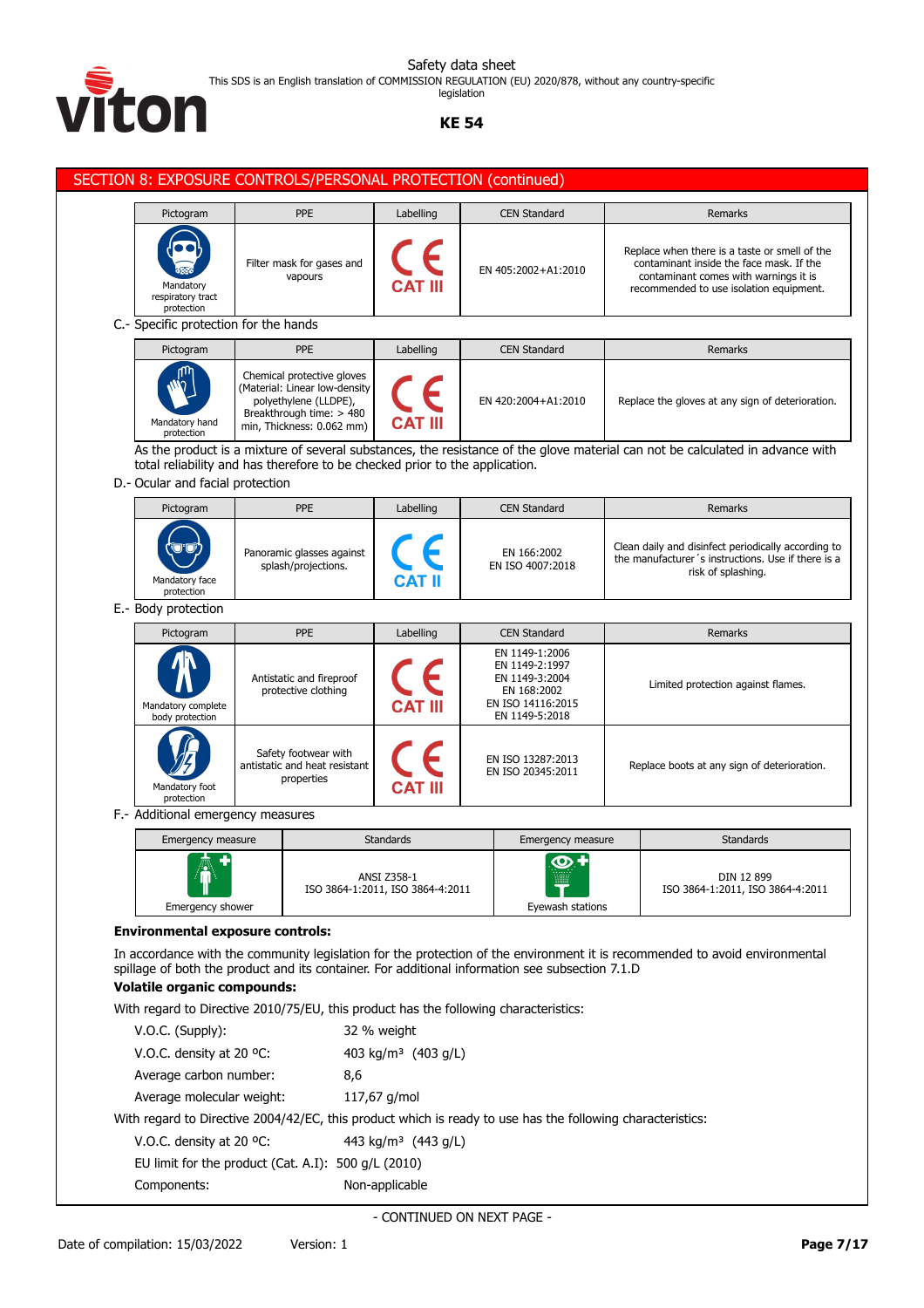

# **KE 54**

| 9.1 | Information on basic physical and chemical properties:                                           |                                          |  |  |  |
|-----|--------------------------------------------------------------------------------------------------|------------------------------------------|--|--|--|
|     | For complete information see the product datasheet.                                              |                                          |  |  |  |
|     | <b>Appearance:</b>                                                                               |                                          |  |  |  |
|     | Physical state at 20 °C:                                                                         | Liquid                                   |  |  |  |
|     | Appearance:                                                                                      | Fluid                                    |  |  |  |
|     | Colour:                                                                                          | According to the markings on the package |  |  |  |
|     | Odour:                                                                                           | Aromatic                                 |  |  |  |
|     | Odour threshold:                                                                                 | Non-applicable *                         |  |  |  |
|     | <b>Volatility:</b>                                                                               |                                          |  |  |  |
|     | Boiling point at atmospheric pressure:                                                           | 126 - 205 °C                             |  |  |  |
|     | Vapour pressure at 20 °C:                                                                        | 525 Pa                                   |  |  |  |
|     | Vapour pressure at 50 °C:                                                                        | 3113,06 Pa (3,11 kPa)                    |  |  |  |
|     | Evaporation rate at 20 °C:                                                                       | Non-applicable *                         |  |  |  |
|     | <b>Product description:</b>                                                                      |                                          |  |  |  |
|     | Density at 20 °C:                                                                                | 1260 kg/m <sup>3</sup>                   |  |  |  |
|     | Relative density at 20 °C:                                                                       | 1,26                                     |  |  |  |
|     | Dynamic viscosity at 20 °C:                                                                      | Non-applicable *                         |  |  |  |
|     | Kinematic viscosity at 20 °C:                                                                    | $510$ mm <sup>2</sup> /s                 |  |  |  |
|     | Kinematic viscosity at 40 °C:                                                                    | Non-applicable *                         |  |  |  |
|     | Concentration:                                                                                   | Non-applicable *                         |  |  |  |
|     | pH:                                                                                              | Non-applicable *                         |  |  |  |
|     | Vapour density at 20 °C:                                                                         | Non-applicable *                         |  |  |  |
|     | Partition coefficient n-octanol/water 20 °C:                                                     | Non-applicable *                         |  |  |  |
|     | Solubility in water at 20 °C:                                                                    | Non-applicable *                         |  |  |  |
|     | Solubility properties:                                                                           | Non-applicable *                         |  |  |  |
|     | Decomposition temperature:                                                                       | Non-applicable *                         |  |  |  |
|     | Melting point/freezing point:                                                                    | Non-applicable *                         |  |  |  |
|     | <b>Flammability:</b>                                                                             |                                          |  |  |  |
|     | Flash Point:                                                                                     | 30 °C                                    |  |  |  |
|     | Flammability (solid, gas):                                                                       | Non-applicable *                         |  |  |  |
|     | Autoignition temperature:                                                                        | 238 °C                                   |  |  |  |
|     | Lower flammability limit:                                                                        | Not available                            |  |  |  |
|     | Upper flammability limit:                                                                        | Not available                            |  |  |  |
|     | <b>Particle characteristics:</b>                                                                 |                                          |  |  |  |
|     | Median equivalent diameter:                                                                      | Non-applicable                           |  |  |  |
| 9.2 | <b>Other information:</b>                                                                        |                                          |  |  |  |
|     | Information with regard to physical hazard classes:                                              |                                          |  |  |  |
|     | Explosive properties:                                                                            | Non-applicable *                         |  |  |  |
|     | Oxidising properties:                                                                            | Non-applicable *                         |  |  |  |
|     | Corrosive to metals:                                                                             | Non-applicable *                         |  |  |  |
|     | Heat of combustion:                                                                              | Non-applicable *                         |  |  |  |
|     | Aerosols-total percentage (by mass) of flammable<br>components:<br>Other safety characteristics: | Non-applicable *                         |  |  |  |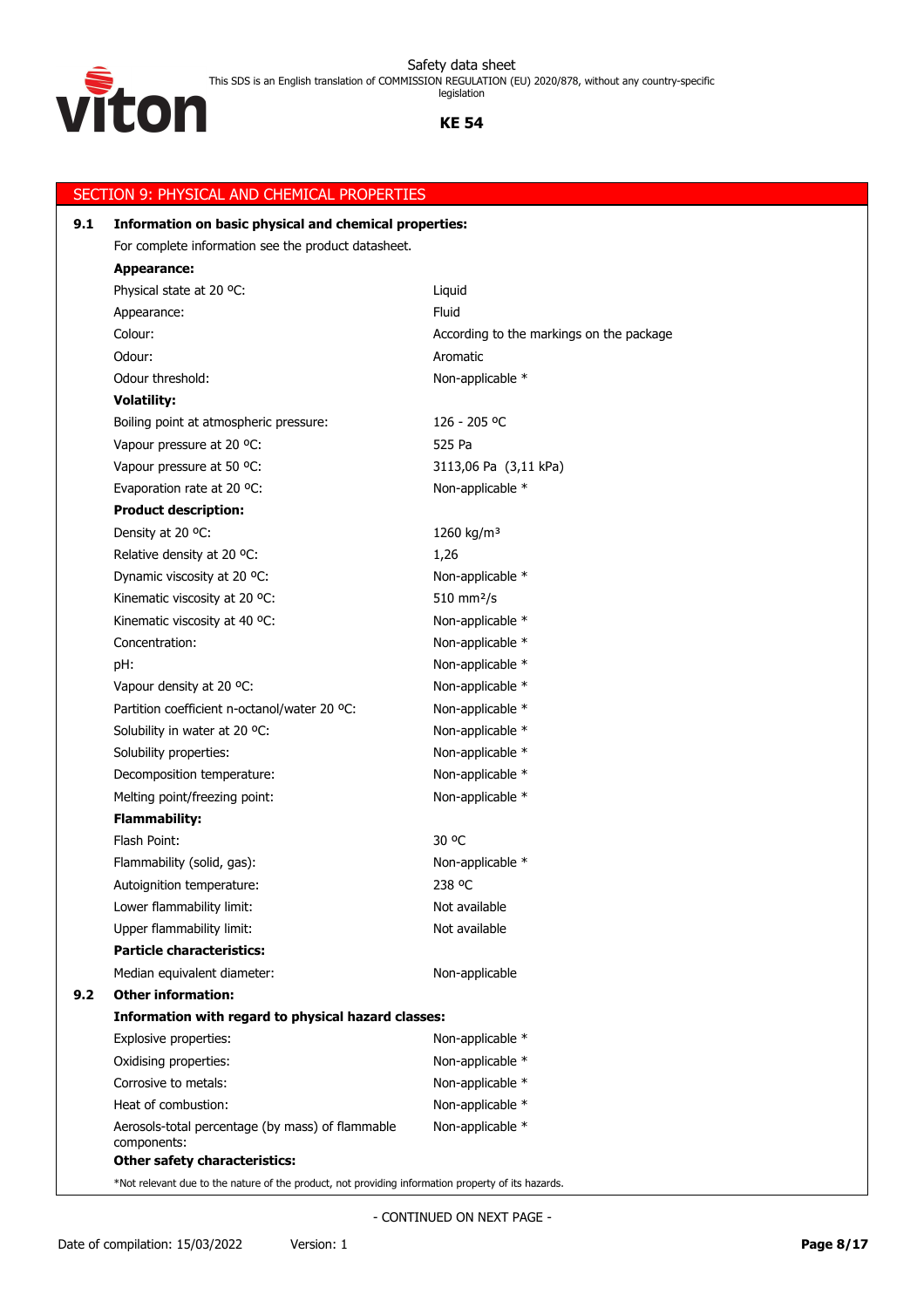This SDS is an English translation of COMMISSION REGULATION (EU) 2020/878, without any country-specific гоћ

**KE 54** legislation

# SECTION 9: PHYSICAL AND CHEMICAL PROPERTIES (continued)

Surface tension at 20 °C: Non-applicable \*

Refraction index: Non-applicable \*

\*Not relevant due to the nature of the product, not providing information property of its hazards.

# SECTION 10: STABILITY AND REACTIVITY

## **10.1 Reactivity:**

No hazardous reactions are expected because the product is stable under recommended storage conditions. See section 7.

# **10.2 Chemical stability:**

Chemically stable under the conditions of storage, handling and use.

# **10.3 Possibility of hazardous reactions:**

Under the specified conditions, hazardous reactions that lead to excessive temperatures or pressure are not expected.

### **10.4 Conditions to avoid:**

Applicable for handling and storage at room temperature:

| friction<br>Shock and          | Contact with air | Increase in temperature                | Sunlight            | Humidity       |
|--------------------------------|------------------|----------------------------------------|---------------------|----------------|
| Not applicable                 | Not applicable   | Risk<br>combustion <sup>.</sup><br>`0t | Avoid direct impact | Not applicable |
| ---<br>______<br><b>STATES</b> |                  |                                        |                     |                |

### **10.5 Incompatible materials:**

| Acids                 | Water               | Oxidising materials | ibustible materials | Others                                  |
|-----------------------|---------------------|---------------------|---------------------|-----------------------------------------|
| Avoid strong<br>acids | Not<br>: applicable | Avoia               | : applicable<br>Not | l alkalis or strong l<br>bases<br>Avoid |

#### **10.6 Hazardous decomposition products:**

See subsection 10.3, 10.4 and 10.5 to find out the specific decomposition products. Depending on the decomposition conditions, complex mixtures of chemical substances can be released: carbon dioxide (CO2), carbon monoxide and other organic compounds.

# SECTION 11: TOXICOLOGICAL INFORMATION

#### **11.1 Information on hazard classes as defined in Regulation (EC) No 1272/2008:**

The experimental information related to the toxicological properties of the product itself is not available

Contains glycols. It is recommended not to breathe the vapours for prolonged periods of time due to the possibility of effects that are hazardous to the health .

#### **Dangerous health implications:**

In case of exposure that is repetitive, prolonged or at concentrations higher than the recommended occupational exposure limits, adverse effects on health may result, depending on the means of exposure:

- A- Ingestion (acute effect):
	- Acute toxicity : Based on available data, the classification criteria are not met, however, it contains substances classified as dangerous for consumption. For more information see section 3.
	- Corrosivity/Irritability: The consumption of a considerable dose can cause irritation in the throat, abdominal pain, nausea and vomiting.
- B- Inhalation (acute effect):
	- Acute toxicity : Based on available data, the classification criteria are not met. However, it contains substances classified as dangerous for inhalation. For more information see section 3.
	- Corrosivity/Irritability: Based on available data, the classification criteria are not met. However, it contains substances classified as dangerous for inhalation. For more information see section 3.
- C- Contact with the skin and the eyes (acute effect):
	- Contact with the skin: Produces skin inflammation.
	- Contact with the eyes: Produces eye damage after contact.
- D- CMR effects (carcinogenicity, mutagenicity and toxicity to reproduction):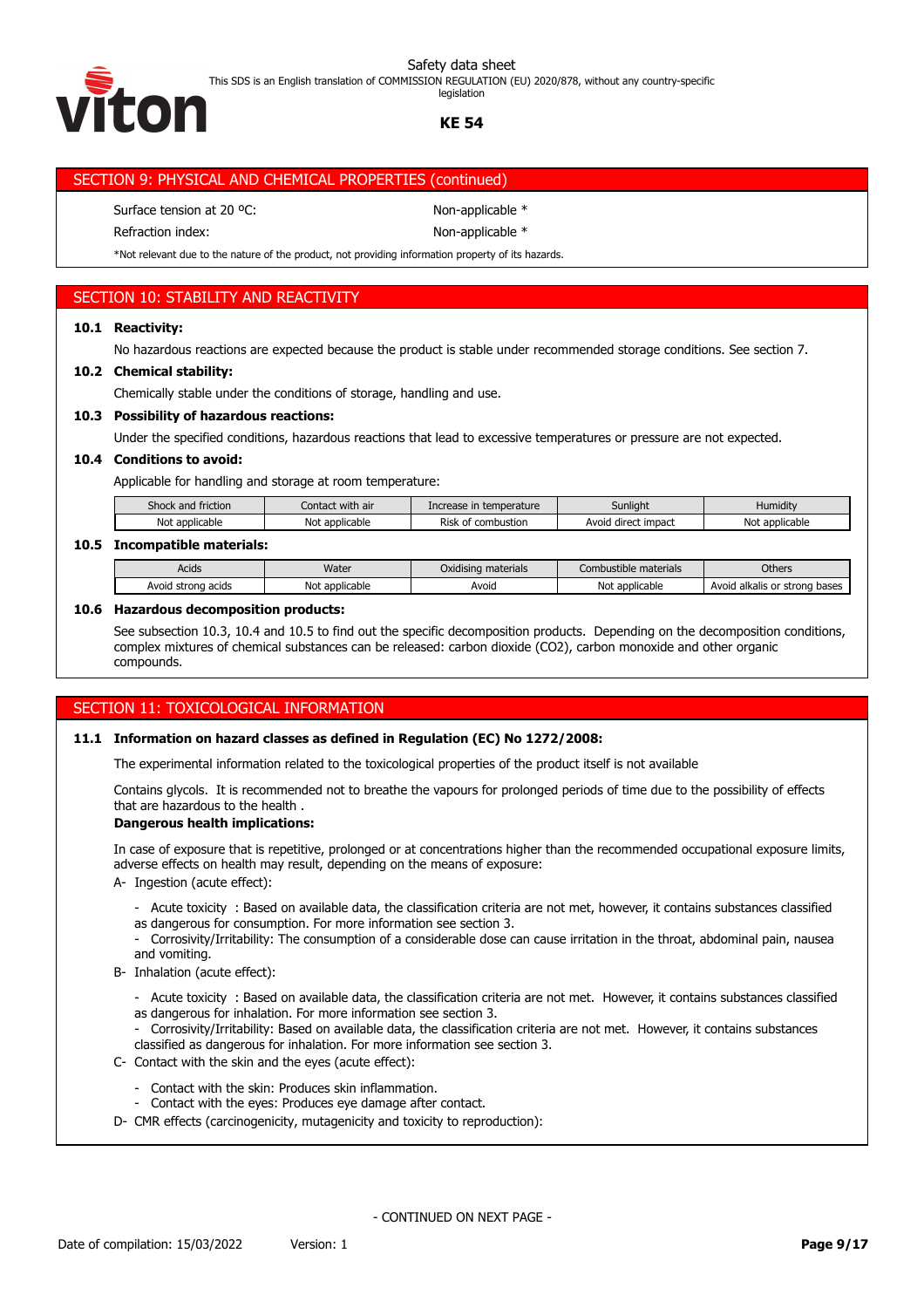

This SDS is an English translation of COMMISSION REGULATION (EU) 2020/878, without any country-specific legislation

# **KE 54**

# SECTION 11: TOXICOLOGICAL INFORMATION (continued)

- Carcinogenicity: Based on available data, the classification criteria are not met, as it does not contain substances classified as dangerous for the effects mentioned. For more information see section 3.
- IARC: Xylene (3); Ethylbenzene (2B); Hydrocarbons, C9-C12, n-alkanes, isoalkanes, cyclics, aromatics (2-25%) (3); 2 butoxyethanol (3); Cobalt bis(2-ethylhexanoate) (2B); Hydrocarbons, C9-C11,n-alkanes, iso-alkanes, cyclics, <2% aromatics (3); Naphtha (petroleum), hydrotreated heavy, < 0.1 % EC 200-753-7 (3)
- Mutagenicity: Based on available data, the classification criteria are not met, as it does not contain substances classified as dangerous for this effect. For more information see section 3.
- Reproductive toxicity: Based on available data, the classification criteria are not met. However, it does contain substances classified as dangerous for this effect. For more information see section 3.

#### E- Sensitizing effects:

- Respiratory: Based on available data, the classification criteria are not met, as it does not contain substances classified as dangerous with sensitising effects. For more information see section 3.

Cutaneous: Prolonged contact with the skin can result in episodes of allergic contact dermatitis.

F- Specific target organ toxicity (STOT) - single exposure:

Based on available data, the classification criteria are not met. However, it contains substances classified as dangerous for inhalation. For more information see section 3.

G- Specific target organ toxicity (STOT)-repeated exposure:

- Specific target organ toxicity (STOT)-repeated exposure: Exposure in high concentration can interfere with the central nervous system causing headache, dizziness, vertigo, nausea, vomiting, confusion, and in serious cases, loss of consciousness.

Skin: Based on available data, the classification criteria are not met. However, it does contain substances which are classified as dangerous due to repetitive exposure. For more information see section 3.

H- Aspiration hazard:

Based on available data, the classification criteria are not met. However, it does contain substances classified as dangerous for this effect. For more information see section 3.

#### **Other information:**

Non-applicable

#### **Specific toxicology information on the substances:**

| Identification                                                          |                 | Acute toxicity       | Genus  |
|-------------------------------------------------------------------------|-----------------|----------------------|--------|
| Xylene                                                                  | LD50 oral       | 2100 mg/kg           | Rat    |
| CAS: 1330-20-7                                                          | LD50 dermal     | 1100 mg/kg           | Rat    |
| EC: 215-535-7                                                           | LC50 inhalation | 11 mg/L (4 h) (ATEi) |        |
| Hydrocarbons, C9-C12, n-alkanes, isoalkanes, cyclics, aromatics (2-25%) | LD50 oral       | >2000 mg/kg          |        |
| CAS: 64742-82-1                                                         | LD50 dermal     | >2000 mg/kg          |        |
| EC: 919-446-0                                                           | LC50 inhalation | >20 mg/L (4 h)       |        |
| Hydrocarbons, C9-C11, n-alkanes, iso-alkanes, cyclics, <2% aromatics    | LD50 oral       | 5100 mg/kg           | Rat    |
| CAS: 64742-48-9                                                         | LD50 dermal     | >2000 mg/kg          |        |
| EC: 919-857-5                                                           | LC50 inhalation | $>20$ mg/L (4 h)     |        |
| 2-ethylhexanoic acid, zirconium salt                                    | LD50 oral       | 2043 mg/kg           | Rat    |
| CAS: 22464-99-9                                                         | LD50 dermal     | >2000 mg/kg          |        |
| EC: 245-018-1                                                           | LC50 inhalation | $>5$ mg/L            |        |
| Ethylbenzene                                                            | LD50 oral       | 3500 mg/kg           | Rat    |
| CAS: 100-41-4                                                           | LD50 dermal     | 15354 mg/kg          | Rabbit |
| EC: 202-849-4                                                           | LC50 inhalation | 17,2 mg/L (4 h)      | Rat    |
| 2-butoxyethanol                                                         | LD50 oral       | 1200 mg/kg           | Rat    |
| CAS: 111-76-2                                                           | LD50 dermal     | 3000 mg/kg           | Rabbit |
| EC: 203-905-0                                                           | LC50 inhalation | $>20$ mg/L           |        |
| Cobalt bis(2-ethylhexanoate)                                            | LD50 oral       | >2000 mg/kg          |        |
| CAS: 136-52-7                                                           | LD50 dermal     | >2000 mg/kg          |        |
| EC: 205-250-6                                                           | LC50 inhalation | $>5$ mg/L            |        |
| 2-methoxy-1-methylethyl acetate                                         | LD50 oral       | 8532 mg/kg           | Rat    |
| CAS: 108-65-6                                                           | LD50 dermal     | 5100 mg/kg           | Rat    |
| EC: 203-603-9                                                           | LC50 inhalation | 30 mg/L (4 h)        | Rat    |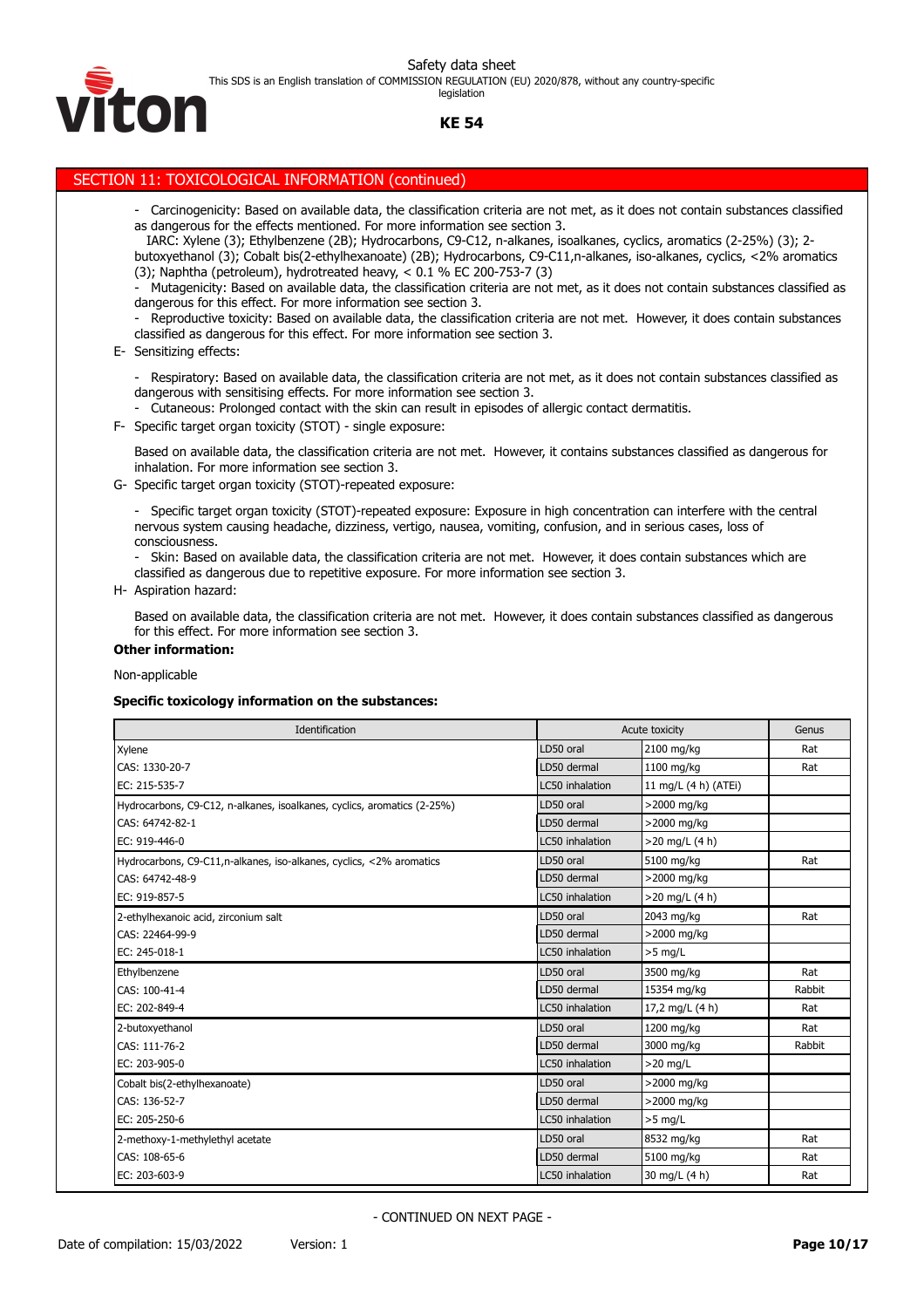This SDS is an English translation of COMMISSION REGULATION (EU) 2020/878, without any country-specific

legislation



### **KE 54**

# SECTION 11: TOXICOLOGICAL INFORMATION (continued)

| Identification  |                 | Acute toxicity            |        |
|-----------------|-----------------|---------------------------|--------|
| N-butyl acetate | LD50 oral       | 12789 mg/kg               | Rat    |
| CAS: 123-86-4   | LD50 dermal     | 14112 mg/kg               | Rabbit |
| EC: 204-658-1   | LC50 inhalation | $23,4 \text{ mg/L} (4 h)$ | Rat    |

# **11.2 Information on other hazards:**

# **Endocrine disrupting properties**

Endocrine-disrupting properties: The product fails to meet the criteria.

#### **Other information**

Non-applicable

# SECTION 12: ECOLOGICAL INFORMATION

The experimental information related to the eco-toxicological properties of the product itself is not available

#### **12.1 Toxicity:**

# **Acute toxicity:**

| Identification                                                                 |             | Concentration      | <b>Species</b>                  | Genus      |
|--------------------------------------------------------------------------------|-------------|--------------------|---------------------------------|------------|
| Xylene                                                                         | <b>LC50</b> | $>10 - 100$ (96 h) |                                 | Fish       |
| CAS: 1330-20-7                                                                 | <b>EC50</b> | $>10 - 100$ (48 h) |                                 | Crustacean |
| EC: 215-535-7                                                                  | <b>EC50</b> | $>10 - 100$ (72 h) |                                 | Algae      |
| Hydrocarbons, C9-C12, n-alkanes, isoalkanes, cyclics, aromatics<br>$(2 - 25%)$ | <b>LC50</b> | $>1 - 10$ (96 h)   |                                 | Fish       |
| CAS: 64742-82-1                                                                | <b>EC50</b> | $>1 - 10$ (48 h)   |                                 | Crustacean |
| EC: 919-446-0                                                                  | <b>EC50</b> | $>1 - 10$ (72 h)   |                                 | Algae      |
| 2-ethylhexanoic acid, zirconium salt                                           | <b>LC50</b> | 270 mg/L (96 h)    | N/A                             | Fish       |
| CAS: 22464-99-9                                                                | <b>EC50</b> | Non-applicable     |                                 |            |
| EC: 245-018-1                                                                  | <b>EC50</b> | Non-applicable     |                                 |            |
| Ethylbenzene                                                                   | <b>LC50</b> | 42.3 mg/L (96 h)   | Pimephales promelas             | Fish       |
| CAS: 100-41-4                                                                  | <b>EC50</b> | 75 mg/L (48 h)     | Daphnia magna                   | Crustacean |
| EC: 202-849-4                                                                  | <b>EC50</b> | 63 mg/L (3 h)      | Chlorella vulgaris              | Algae      |
| 2-butoxyethanol                                                                | <b>LC50</b> | 1490 mg/L (96 h)   | Lepomis macrochirus             | Fish       |
| CAS: 111-76-2                                                                  | <b>EC50</b> | 1815 mg/L (48 h)   | Daphnia magna                   | Crustacean |
| EC: 203-905-0                                                                  | <b>EC50</b> | 911 mg/L (72 h)    | Pseudokirchneriella subcapitata | Algae      |
| Cobalt bis(2-ethylhexanoate)                                                   | <b>LC50</b> | $>0.1 - 1$ (96 h)  |                                 | Fish       |
| CAS: 136-52-7                                                                  | <b>EC50</b> | $>0.1 - 1$ (48 h)  |                                 | Crustacean |
| EC: 205-250-6                                                                  | <b>EC50</b> | $>0.1 - 1(72 h)$   |                                 | Algae      |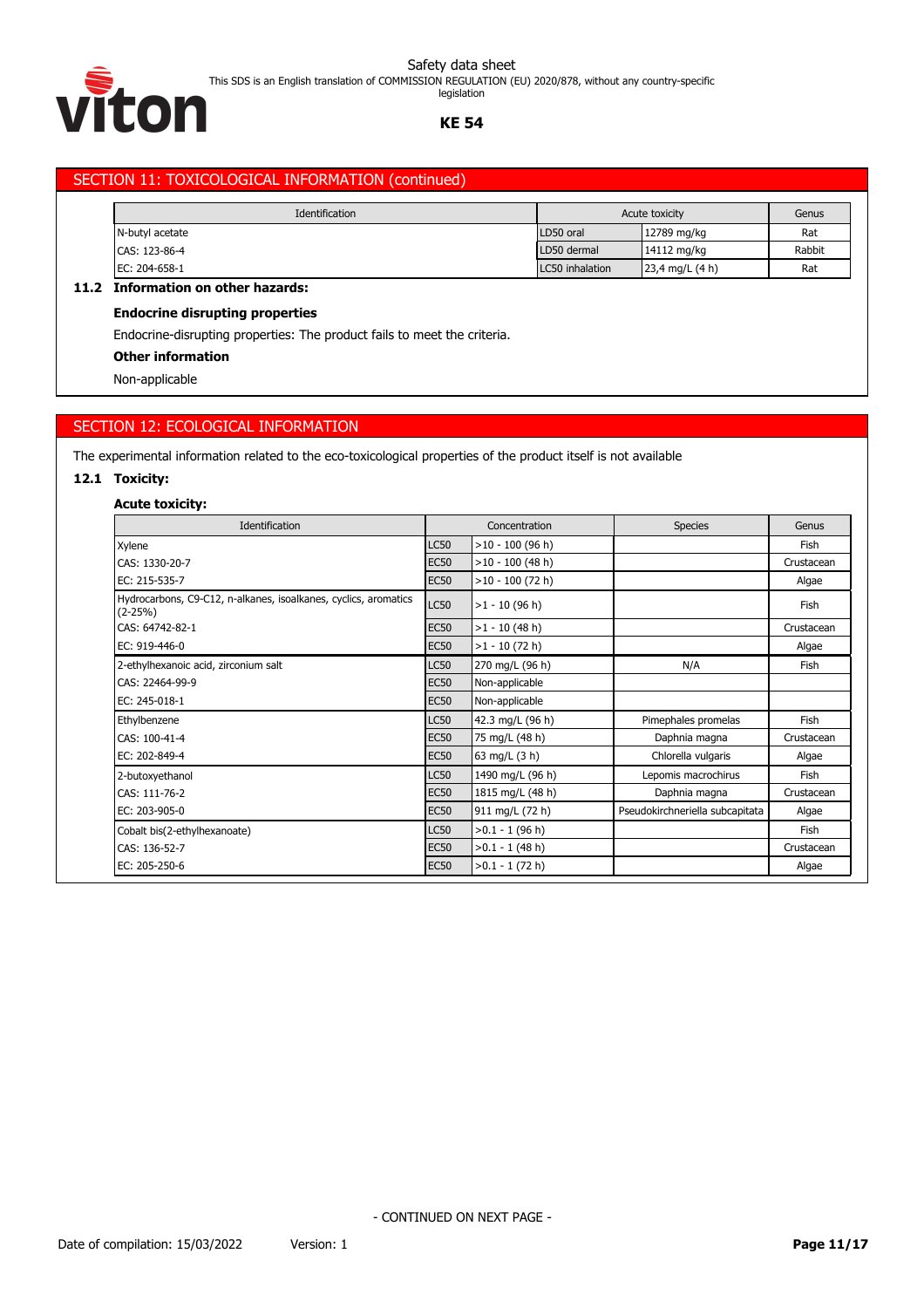

Safety data sheet This SDS is an English translation of COMMISSION REGULATION (EU) 2020/878, without any country-specific

legislation

#### **KE 54**

# SECTION 12: ECOLOGICAL INFORMATION (continued)

| Identification                  | Concentration |                 | <b>Species</b>          | Genus      |
|---------------------------------|---------------|-----------------|-------------------------|------------|
| 2-methoxy-1-methylethyl acetate | <b>LC50</b>   | 161 mg/L (96 h) | Pimephales promelas     | Fish       |
| CAS: 108-65-6                   | <b>EC50</b>   | 481 mg/L (48 h) | Daphnia sp.             | Crustacean |
| EC: 203-603-9                   | <b>EC50</b>   | Non-applicable  |                         |            |
| N-butyl acetate                 | <b>LC50</b>   | Non-applicable  |                         |            |
| CAS: 123-86-4                   | <b>EC50</b>   | Non-applicable  |                         |            |
| EC: 204-658-1                   | <b>EC50</b>   | 675 mg/L (72 h) | Scenedesmus subspicatus | Algae      |

# **Chronic toxicity:**

| <b>Identification</b>                |             | Concentration  | <b>Species</b>      | Genus      |  |
|--------------------------------------|-------------|----------------|---------------------|------------|--|
| Xylene                               | <b>NOEC</b> | $1.3$ mg/L     | Oncorhynchus mykiss | Fish       |  |
| CAS: 1330-20-7 EC: 215-535-7         | <b>NOEC</b> | $1.17$ mg/L    | Ceriodaphnia dubia  | Crustacean |  |
| 2-ethylhexanoic acid, zirconium salt | <b>NOEC</b> | Non-applicable |                     |            |  |
| CAS: 22464-99-9 EC: 245-018-1        | <b>NOEC</b> | 25 mg/L        | Daphnia magna       | Crustacean |  |
| Ethylbenzene                         | <b>NOEC</b> | Non-applicable |                     |            |  |
| CAS: 100-41-4 EC: 202-849-4          | <b>NOEC</b> | $0.96$ mg/L    | Ceriodaphnia dubia  | Crustacean |  |
| 2-butoxyethanol                      | <b>NOEC</b> | 100 mg/L       | Danio rerio         | Fish       |  |
| CAS: 111-76-2 EC: 203-905-0          | <b>NOEC</b> | $100$ mg/L     | Daphnia magna       | Crustacean |  |
| Cobalt bis(2-ethylhexanoate)         | <b>NOEC</b> | $0.21$ mg/L    | Pimephales promelas | Fish       |  |
| CAS: 136-52-7 EC: 205-250-6          | <b>NOEC</b> | 0.1697 mg/L    | Aeolosoma sp.       | Crustacean |  |
| 2-methoxy-1-methylethyl acetate      | <b>NOEC</b> | 47.5 mg/L      | Oryzias latipes     | Fish       |  |
| CAS: 108-65-6 EC: 203-603-9          | <b>NOEC</b> | 100 mg/L       | Daphnia magna       | Crustacean |  |
| N-butyl acetate                      | <b>NOEC</b> | Non-applicable |                     |            |  |
| CAS: 123-86-4 EC: 204-658-1          | <b>NOEC</b> | 23.2 mg/L      | Daphnia magna       | Crustacean |  |

# **12.2 Persistence and degradability:**

| Identification                                                              |                  | Degradability  | Biodegradability |                |  |
|-----------------------------------------------------------------------------|------------------|----------------|------------------|----------------|--|
| Xylene                                                                      | BOD <sub>5</sub> | Non-applicable | Concentration    | Non-applicable |  |
| CAS: 1330-20-7                                                              | <b>COD</b>       | Non-applicable | Period           | 28 days        |  |
| EC: 215-535-7                                                               | BOD5/COD         | Non-applicable | % Biodegradable  | 88 %           |  |
| Hydrocarbons, C9-C11,n-alkanes, iso-alkanes, cyclics, <2% BOD5<br>aromatics |                  | Non-applicable | Concentration    | Non-applicable |  |
| CAS: 64742-48-9                                                             | <b>COD</b>       | Non-applicable | Period           | 28 days        |  |
| EC: 919-857-5                                                               | BOD5/COD         | Non-applicable | % Biodegradable  | 80 %           |  |
| 2-ethylhexanoic acid, zirconium salt                                        | BOD <sub>5</sub> | Non-applicable | Concentration    | $20$ mg/L      |  |
| CAS: 22464-99-9                                                             | <b>COD</b>       | Non-applicable | Period           | 28 days        |  |
| EC: 245-018-1                                                               | BOD5/COD         | Non-applicable | % Biodegradable  | 99 %           |  |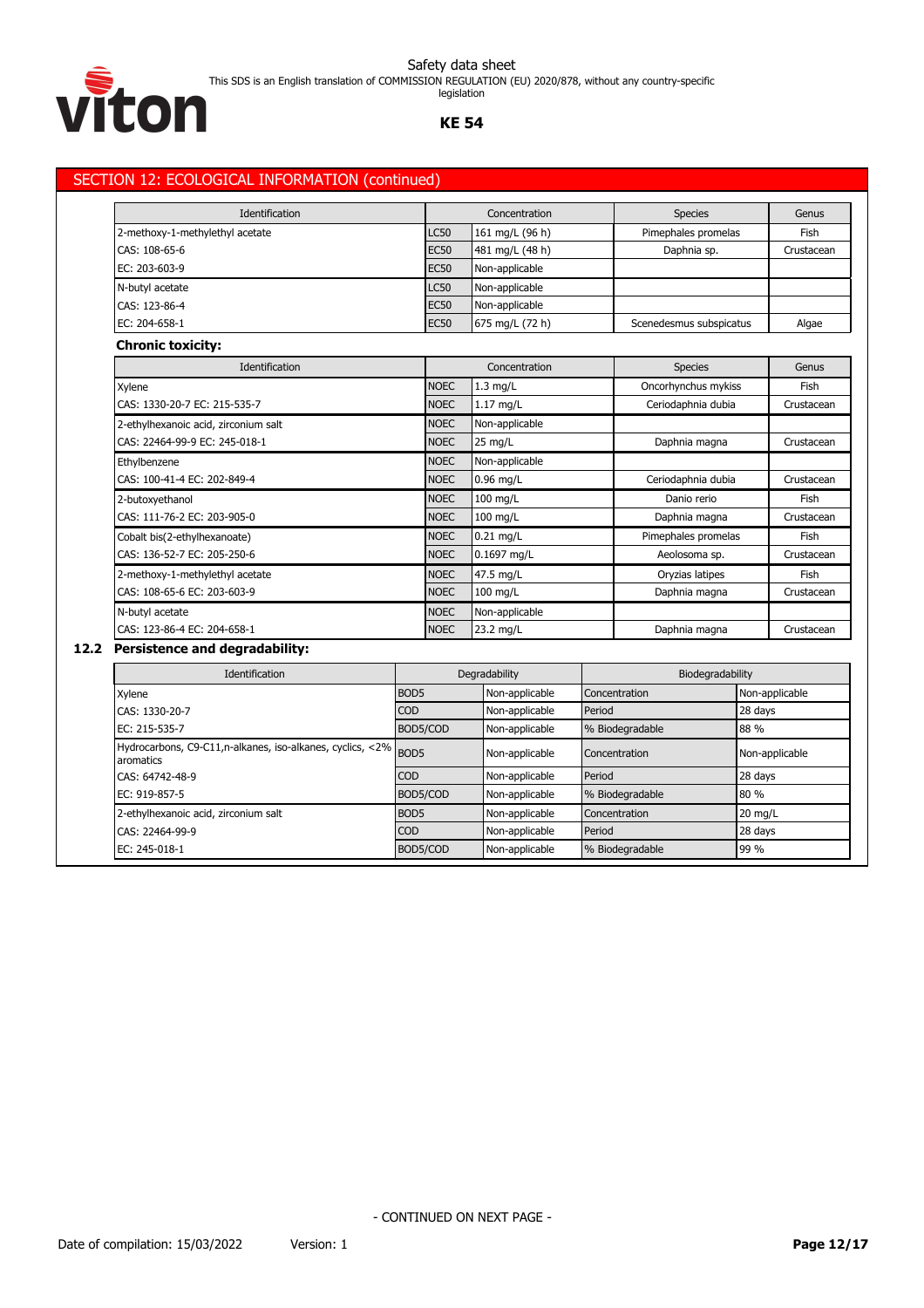This SDS is an English translation of COMMISSION REGULATION (EU) 2020/878, without any country-specific



legislation

#### **KE 54**

# SECTION 12: ECOLOGICAL INFORMATION (continued)

| Identification                  |                  | Degradability   |                 | Biodegradability |  |
|---------------------------------|------------------|-----------------|-----------------|------------------|--|
| Ethylbenzene                    | BOD <sub>5</sub> | Non-applicable  | Concentration   | $100$ mg/L       |  |
| CAS: 100-41-4                   | <b>COD</b>       | Non-applicable  | Period          | 14 days          |  |
| EC: 202-849-4                   | BOD5/COD         | Non-applicable  | % Biodegradable | 90 %             |  |
| 2-butoxyethanol                 | BOD <sub>5</sub> | $0,71$ q $O2/q$ | Concentration   | 100 mg/L         |  |
| CAS: 111-76-2                   | <b>COD</b>       | $2,2$ g $O2/g$  | Period          | 14 days          |  |
| EC: 203-905-0                   | BOD5/COD         | 0,32            | % Biodegradable | 96 %             |  |
| 2-methoxy-1-methylethyl acetate | BOD <sub>5</sub> | Non-applicable  | Concentration   | 785 mg/L         |  |
| CAS: 108-65-6                   | <b>COD</b>       | Non-applicable  | Period          | 8 days           |  |
| EC: 203-603-9                   | BOD5/COD         | Non-applicable  | % Biodegradable | 100 %            |  |
| N-butyl acetate                 | BOD <sub>5</sub> | Non-applicable  | Concentration   | Non-applicable   |  |
| CAS: 123-86-4                   | <b>COD</b>       | Non-applicable  | Period          | 5 days           |  |
| EC: 204-658-1                   | BOD5/COD         | Non-applicable  | % Biodegradable | 84 %             |  |

# **12.3 Bioaccumulative potential:**

| Identification                       |            | Bioaccumulation potential |  |
|--------------------------------------|------------|---------------------------|--|
| Xylene                               | <b>BCF</b> | 9                         |  |
| CAS: 1330-20-7                       | Pow Log    | 2.77                      |  |
| EC: 215-535-7                        | Potential  | Low                       |  |
| 2-ethylhexanoic acid, zirconium salt | <b>BCF</b> |                           |  |
| CAS: 22464-99-9                      | Pow Log    | 2.96                      |  |
| EC: 245-018-1                        | Potential  |                           |  |
| Ethylbenzene                         | <b>BCF</b> | 1                         |  |
| CAS: 100-41-4                        | Pow Log    | 3.15                      |  |
| EC: 202-849-4                        | Potential  | Low                       |  |
| 2-butoxyethanol                      | <b>BCF</b> | 3                         |  |
| CAS: 111-76-2                        | Pow Log    | 0.83                      |  |
| EC: 203-905-0                        | Potential  | Low                       |  |
| 2-methoxy-1-methylethyl acetate      | <b>BCF</b> |                           |  |
| CAS: 108-65-6                        | Pow Log    | 0.43                      |  |
| EC: 203-603-9                        | Potential  | Low                       |  |
| N-butyl acetate                      | <b>BCF</b> | 4                         |  |
| CAS: 123-86-4                        | Pow Log    | 1.78                      |  |
|                                      | Potential  | Low                       |  |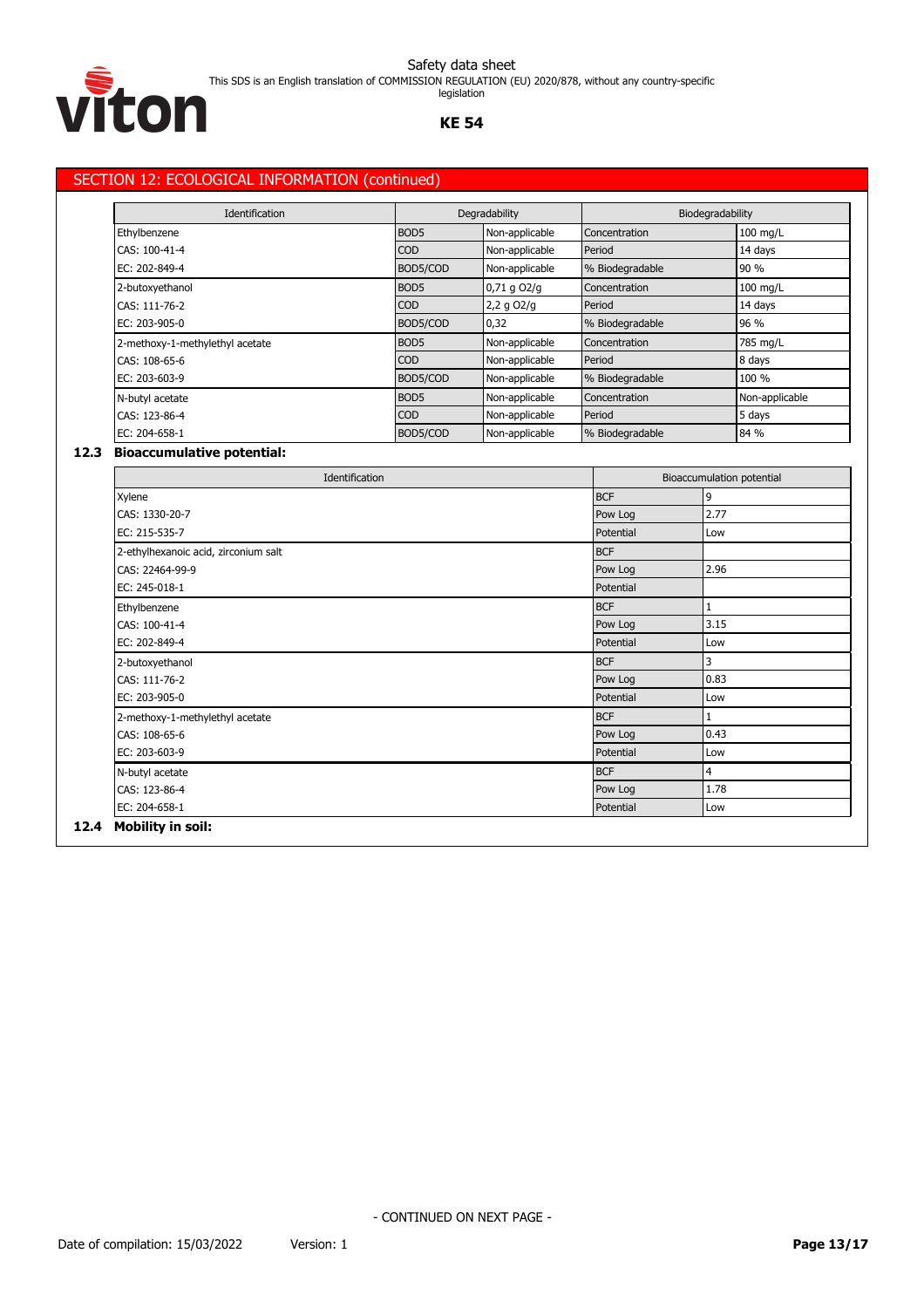This SDS is an English translation of COMMISSION REGULATION (EU) 2020/878, without any country-specific legislation



# **KE 54**

# SECTION 12: ECOLOGICAL INFORMATION (continued)

| Identification                       |                 | Absorption/desorption |            | Volatility                      |  |  |
|--------------------------------------|-----------------|-----------------------|------------|---------------------------------|--|--|
| Xylene                               | Koc             | 202                   | Henry      | 524,86 Pa·m <sup>3</sup> /mol   |  |  |
| CAS: 1330-20-7                       | Conclusion      | Moderate              | Dry soil   | Yes                             |  |  |
| EC: 215-535-7                        | Surface tension | Non-applicable        | Moist soil | Yes                             |  |  |
| 2-ethylhexanoic acid, zirconium salt | Koc             | Non-applicable        | Henry      | 2,94E-1 Pa·m <sup>3</sup> /mol  |  |  |
| CAS: 22464-99-9                      | Conclusion      | Non-applicable        | Dry soil   | Yes                             |  |  |
| EC: 245-018-1                        | Surface tension | Non-applicable        | Moist soil | Yes                             |  |  |
| Ethylbenzene                         | Koc             | 520                   | Henry      | 798,44 Pa·m <sup>3</sup> /mol   |  |  |
| CAS: 100-41-4                        | Conclusion      | Moderate              | Dry soil   | Yes                             |  |  |
| EC: 202-849-4                        | Surface tension | 2,859E-2 N/m (25 °C)  | Moist soil | Yes                             |  |  |
| 2-butoxyethanol                      | Koc             | 8                     | Henry      | 1,621E-1 Pa·m <sup>3</sup> /mol |  |  |
| CAS: 111-76-2                        | Conclusion      | Very High             | Dry soil   | <b>No</b>                       |  |  |
| EC: 203-905-0                        | Surface tension | 2,729E-2 N/m (25 °C)  | Moist soil | Yes                             |  |  |
| N-butyl acetate                      | Koc             | Non-applicable        | Henry      | Non-applicable                  |  |  |
| CAS: 123-86-4                        | Conclusion      | Non-applicable        | Dry soil   | Non-applicable                  |  |  |
| EC: 204-658-1                        | Surface tension | 2,478E-2 N/m (25 °C)  | Moist soil | Non-applicable                  |  |  |

# **12.5 Results of PBT and vPvB assessment:**

Product fails to meet PBT/vPvB criteria

#### **12.6 Endocrine disrupting properties:**

Endocrine-disrupting properties: The product fails to meet the criteria.

#### **12.7 Other adverse effects:**

Not described

# SECTION 13: DISPOSAL CONSIDERATIONS

#### **13.1 Waste treatment methods:**

| Code      | Description                                                                       | Waste class (Regulation (EU) No<br>1357/2014) |
|-----------|-----------------------------------------------------------------------------------|-----------------------------------------------|
| 08 01 11* | waste paint and varnish containing organic solvents or other hazardous substances | Dangerous                                     |

#### **Type of waste (Regulation (EU) No 1357/2014):**

HP14 Ecotoxic, HP3 Flammable, HP5 Specific Target Organ Toxicity (STOT)/Aspiration Toxicity, HP6 Acute Toxicity, HP4 Irritant skin irritation and eye damage

#### **Waste management (disposal and evaluation):**

Consult the authorized waste service manager on the assessment and disposal operations in accordance with Annex 1 and Annex 2 (Directive 2008/98/EC). As under 15 01 (2014/955/EC) of the code and in case the container has been in direct contact with the product, it will be processed the same way as the actual product. Otherwise, it will be processed as non-dangerous residue. We do not recommended disposal down the drain. See paragraph 6.2.

#### **Regulations related to waste management:**

In accordance with Annex II of Regulation (EC) No 1907/2006 (REACH) the community or state provisions related to waste management are stated

Community legislation: Directive 2008/98/EC, 2014/955/EU, Regulation (EU) No 1357/2014

# SECTION 14: TRANSPORT INFORMATION

#### **Transport of dangerous goods by land:**

With regard to ADR 2021 and RID 2021: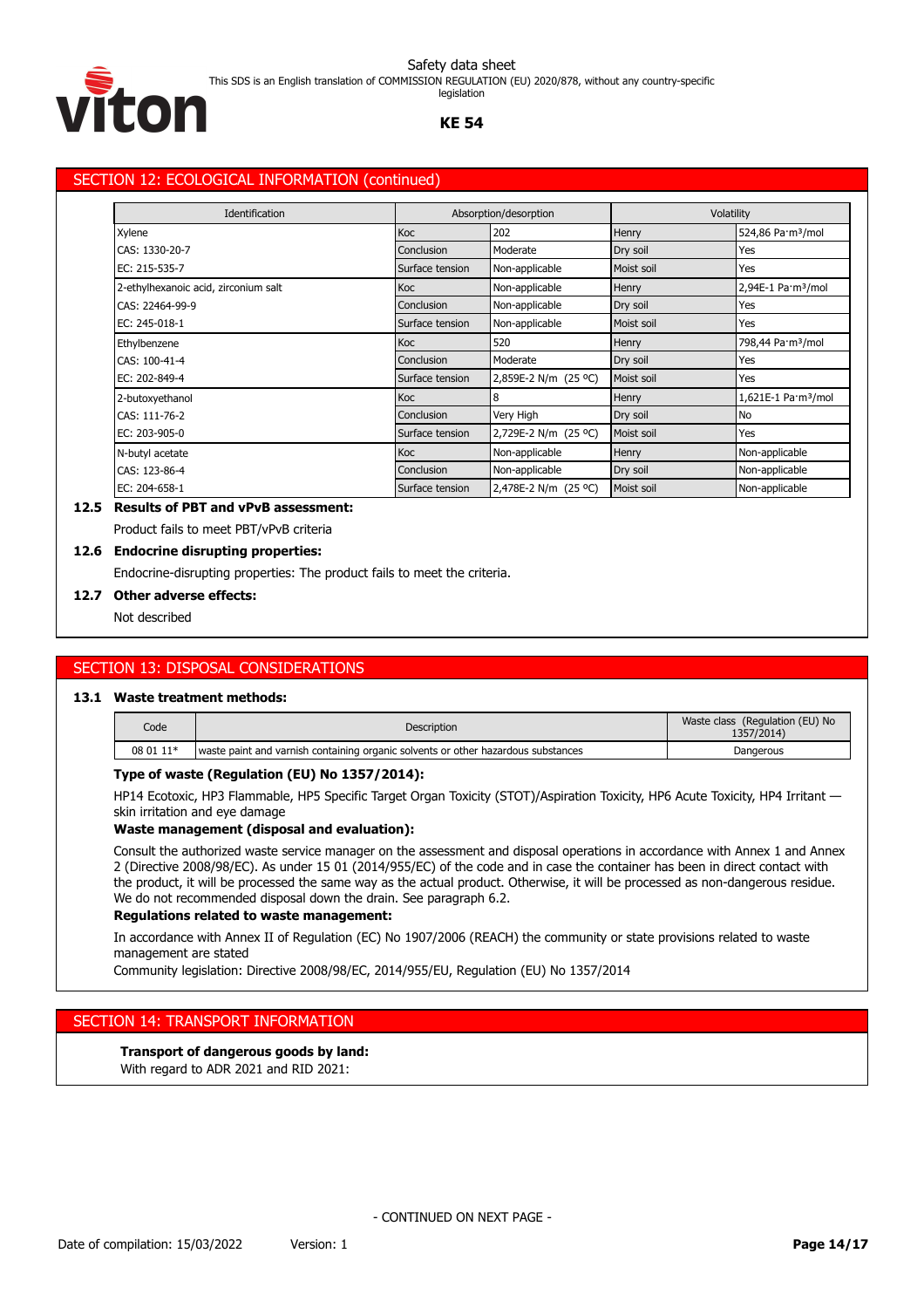legislation



# **KE 54**

|                                      | SECTION 14: TRANSPORT INFORMATION (continued)                                                                                                                                                                                                                                                                                                                             |                                                                                                               |
|--------------------------------------|---------------------------------------------------------------------------------------------------------------------------------------------------------------------------------------------------------------------------------------------------------------------------------------------------------------------------------------------------------------------------|---------------------------------------------------------------------------------------------------------------|
|                                      | 14.1 UN number or ID number:<br>14.2 UN proper shipping name:<br>14.3 Transport hazard class(es):<br>Labels:<br>14.4 Packing group:<br>14.5 Environmental hazards:<br>14.6 Special precautions for user<br>Special regulations:<br>Tunnel restriction code:<br>Physico-Chemical properties:<br>Limited quantities:<br>14.7 Maritime transport in bulk<br>according to IMO | <b>UN1263</b><br>PAINT<br>3<br>3<br>Ш<br>No<br>163, 367, 650<br>D/E<br>see section 9<br>5 L<br>Non-applicable |
|                                      | instruments:                                                                                                                                                                                                                                                                                                                                                              |                                                                                                               |
| Transport of dangerous goods by sea: | NOTE: Not applicable in receptacles of less than 450 litres (2.2.3.1.5)                                                                                                                                                                                                                                                                                                   |                                                                                                               |
| With regard to IMDG 39-18:           |                                                                                                                                                                                                                                                                                                                                                                           |                                                                                                               |
|                                      | 14.1 UN number or ID number:                                                                                                                                                                                                                                                                                                                                              | UN1263                                                                                                        |
|                                      | 14.2 UN proper shipping name:                                                                                                                                                                                                                                                                                                                                             | <b>PAINT</b>                                                                                                  |
|                                      | 14.3 Transport hazard class(es):                                                                                                                                                                                                                                                                                                                                          | 3                                                                                                             |
|                                      | Labels:                                                                                                                                                                                                                                                                                                                                                                   | 3                                                                                                             |
|                                      | 14.4 Packing group:                                                                                                                                                                                                                                                                                                                                                       | Ш                                                                                                             |
|                                      | 14.5 Marine pollutant:                                                                                                                                                                                                                                                                                                                                                    | No                                                                                                            |
|                                      | 14.6 Special precautions for user                                                                                                                                                                                                                                                                                                                                         |                                                                                                               |
|                                      | Special regulations:<br>EmS Codes:                                                                                                                                                                                                                                                                                                                                        | 223, 955, 163, 367                                                                                            |
|                                      | Physico-Chemical properties:                                                                                                                                                                                                                                                                                                                                              | F-E, S-E<br>see section 9                                                                                     |
|                                      | Limited quantities:                                                                                                                                                                                                                                                                                                                                                       | 5L                                                                                                            |
|                                      | Segregation group:                                                                                                                                                                                                                                                                                                                                                        | Non-applicable                                                                                                |
|                                      | 14.7 Maritime transport in bulk<br>according to IMO<br>instruments:                                                                                                                                                                                                                                                                                                       | Non-applicable                                                                                                |
|                                      | NOTE: Not applicable in receptacles of less than 30 litres (2.3.2.5)                                                                                                                                                                                                                                                                                                      |                                                                                                               |
| Transport of dangerous goods by air: |                                                                                                                                                                                                                                                                                                                                                                           |                                                                                                               |
| With regard to IATA/ICAO 2021:       |                                                                                                                                                                                                                                                                                                                                                                           |                                                                                                               |
|                                      | 14.1 UN number or ID number:                                                                                                                                                                                                                                                                                                                                              | UN1263                                                                                                        |
|                                      | 14.2 UN proper shipping name:                                                                                                                                                                                                                                                                                                                                             | PAINT                                                                                                         |
|                                      | 14.3 Transport hazard class(es):                                                                                                                                                                                                                                                                                                                                          | 3                                                                                                             |
|                                      | Labels:                                                                                                                                                                                                                                                                                                                                                                   | 3                                                                                                             |
|                                      | 14.4 Packing group:                                                                                                                                                                                                                                                                                                                                                       | $\rm III$                                                                                                     |
|                                      | 14.5 Environmental hazards:<br>14.6 Special precautions for user                                                                                                                                                                                                                                                                                                          | No                                                                                                            |
|                                      | Physico-Chemical properties:                                                                                                                                                                                                                                                                                                                                              | see section 9                                                                                                 |
|                                      | 14.7 Maritime transport in bulk                                                                                                                                                                                                                                                                                                                                           | Non-applicable                                                                                                |
|                                      | according to IMO<br>instruments:                                                                                                                                                                                                                                                                                                                                          |                                                                                                               |

# SECTION 15: REGULATORY INFORMATION

# **15.1 Safety, health and environmental regulations/legislation specific for the substance or mixture:**

Candidate substances for authorisation under the Regulation (EC) No 1907/2006 (REACH): Non-applicable Substances included in Annex XIV of REACH ("Authorisation List") and sunset date: Non-applicable Regulation (EC) No 1005/2009, about substances that deplete the ozone layer: Non-applicable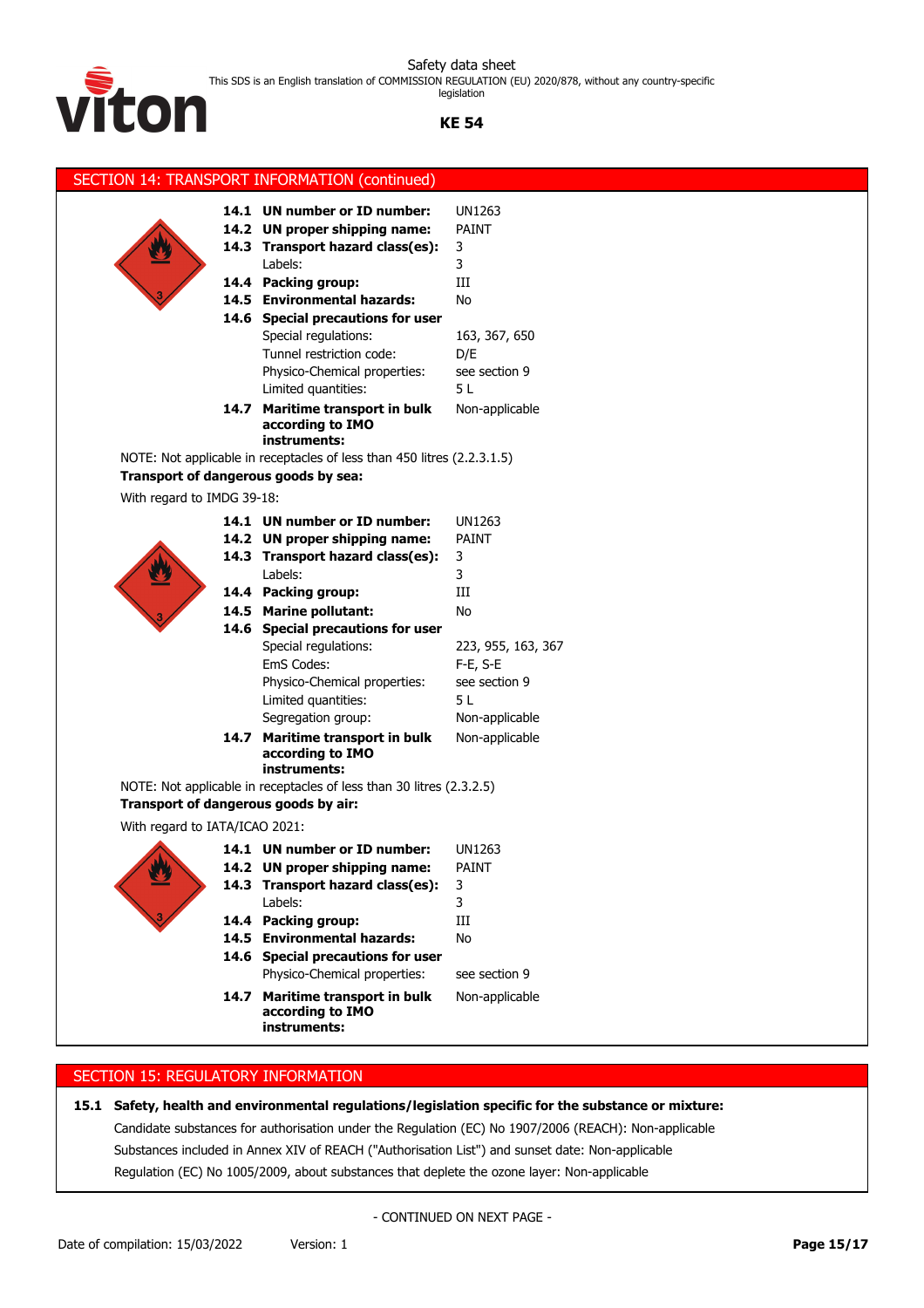This SDS is an English translation of COMMISSION REGULATION (EU) 2020/878, without any country-specific

гоћ

# **KE 54**

# SECTION 15: REGULATORY INFORMATION (continued)

## Article 95, REGULATION (EU) No 528/2012: Non-applicable

REGULATION (EU) No 649/2012, in relation to the import and export of hazardous chemical products: Non-applicable

#### **Seveso III:**

| Section          | <b>Description</b>           | Lower-tier<br>requirements | Upper-tier<br>requirements |
|------------------|------------------------------|----------------------------|----------------------------|
| P <sub>5</sub> c | <b>LIOUIDS</b><br>LAMMABLE I | 5000                       | 50000                      |

**Limitations to commercialisation and the use of certain dangerous substances and mixtures (Annex XVII REACH, etc ….):**

Shall not be used in:

—ornamental articles intended to produce light or colour effects by means of different phases, for example in ornamental lamps and ashtrays,

—tricks and jokes,

—games for one or more participants, or any article intended to be used as such, even with ornamental aspects.

#### **Specific provisions in terms of protecting people or the environment:**

It is recommended to use the information included in this safety data sheet as a basis for conducting workplace-specific risk assessments in order to establish the necessary risk prevention measures for the handling, use, storage and disposal of this product.

#### **Other legislation:**

The product could be affected by sectorial legislation

#### **15.2 Chemical safety assessment:**

The supplier has not carried out evaluation of chemical safety.

# SECTION 16: OTHER INFORMATION

#### **Legislation related to safety data sheets:**

The SDS shall be supplied in an official language of the country where the product is placed on the market. This safety data sheet has been designed in accordance with ANNEX II-Guide to the compilation of safety data sheets of Regulation (EC) No 1907/2006 (COMMISSION REGULATION (EU) 2020/878).

#### **Modifications related to the previous Safety Data Sheet which concerns the ways of managing risks.:** Non-applicable

#### **Texts of the legislative phrases mentioned in section 2:**

H315: Causes skin irritation.

H412: Harmful to aquatic life with long lasting effects.

- H373: May cause damage to organs through prolonged or repeated exposure (Oral).
- H373: May cause damage to organs through prolonged or repeated exposure (Inhalation).

H317: May cause an allergic skin reaction.

H226: Flammable liquid and vapour.

H319: Causes serious eye irritation.

#### **Texts of the legislative phrases mentioned in section 3:**

The phrases indicated do not refer to the product itself; they are present merely for informative purposes and refer to the individual components which appear in section 3

**CLP Regulation (EC) No 1272/2008:**